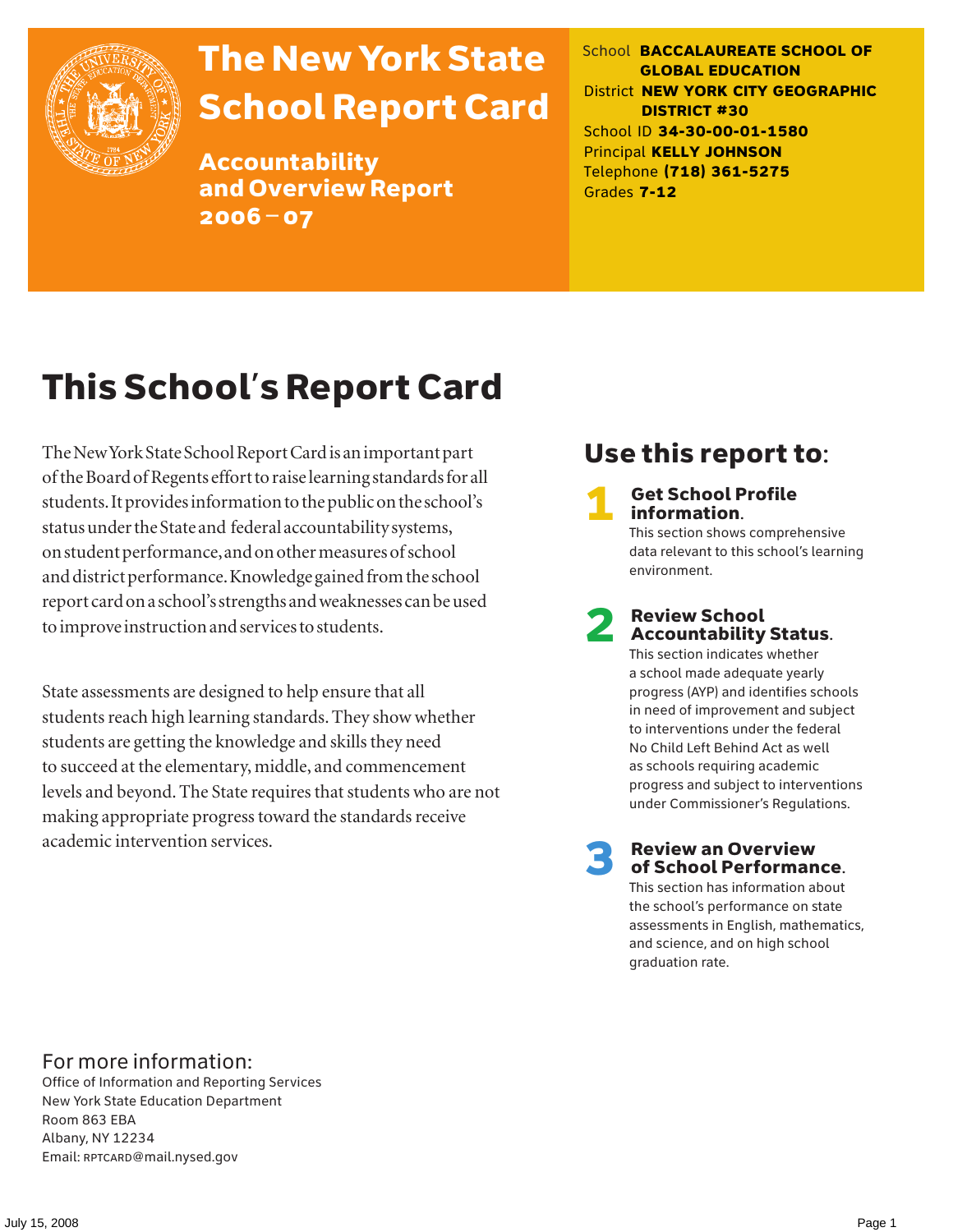### School Profile

This section shows comprehensive data relevant to this school's learning environment, including information about enrollment, average class size, and teacher qualifications.

### Enrollment

|                            | $2004 - 05$ | $2005 - 06$ | 2006-07 |
|----------------------------|-------------|-------------|---------|
| Pre-K                      | 0           | 0           | 0       |
| Kindergarten               | 0           | 0           | 0       |
| Grade 1                    | 0           | 0           | 0       |
| Grade 2                    | 0           | 0           | 0       |
| Grade 3                    | 0           | 0           | 0       |
| Grade 4                    | 0           | 0           | 0       |
| Grade 5                    | 0           | 0           | 0       |
| Grade 6                    | 0           | 0           | 0       |
| <b>Ungraded Elementary</b> | $\Omega$    | 0           | 0       |
| Grade 7                    | 73          | 100         | 72      |
| Grade 8                    | 75          | 74          | 92      |
| Grade 9                    | 60          | 69          | 82      |
| Grade 10                   | 58          | 61          | 68      |
| Grade 11                   | 51          | 54          | 60      |
| Grade 12                   | 0           | 52          | 52      |
| <b>Ungraded Secondary</b>  | 0           | 0           | 0       |
| Total K-12                 | 317         | 410         | 426     |

### Enrollment Information

*Enrollment* counts are as of Basic Educational Data System (BEDS) day, which is typically the first Wednesday of October of the school year. Students who attend BOCES programs on a part-time basis are included in a school's enrollment. Students who attend BOCES on a full-time basis or who are placed full time by the district in an out-of-district placement are not included in a school's enrollment. Students classified by schools as "pre-first" are included in first grade counts.

### Average Class Size

|                      | $2004 - 05$ | $2005 - 06$ | $2006 - 07$ |
|----------------------|-------------|-------------|-------------|
| <b>Common Branch</b> |             |             |             |
| Grade 8              |             |             |             |
| English              | 23          | 23          | 22          |
| <b>Mathematics</b>   | 23          | 25          | 23          |
| Science              | 24          | 25          | 24          |
| Social Studies       | 24          | 24          | 24          |
| Grade 10             |             |             |             |
| English              | 20          | 20          | 23          |
| <b>Mathematics</b>   | 22          | 20          | 22          |
| Science              | 21          | 23          | 24          |
| Social Studies       | 17          | 22          | 23          |

### Average Class Size Information

*Average Class Size* is the total registration in specified classes divided by the number of those classes with registration. *Common Branch* refers to self-contained classes in Grades 1–6.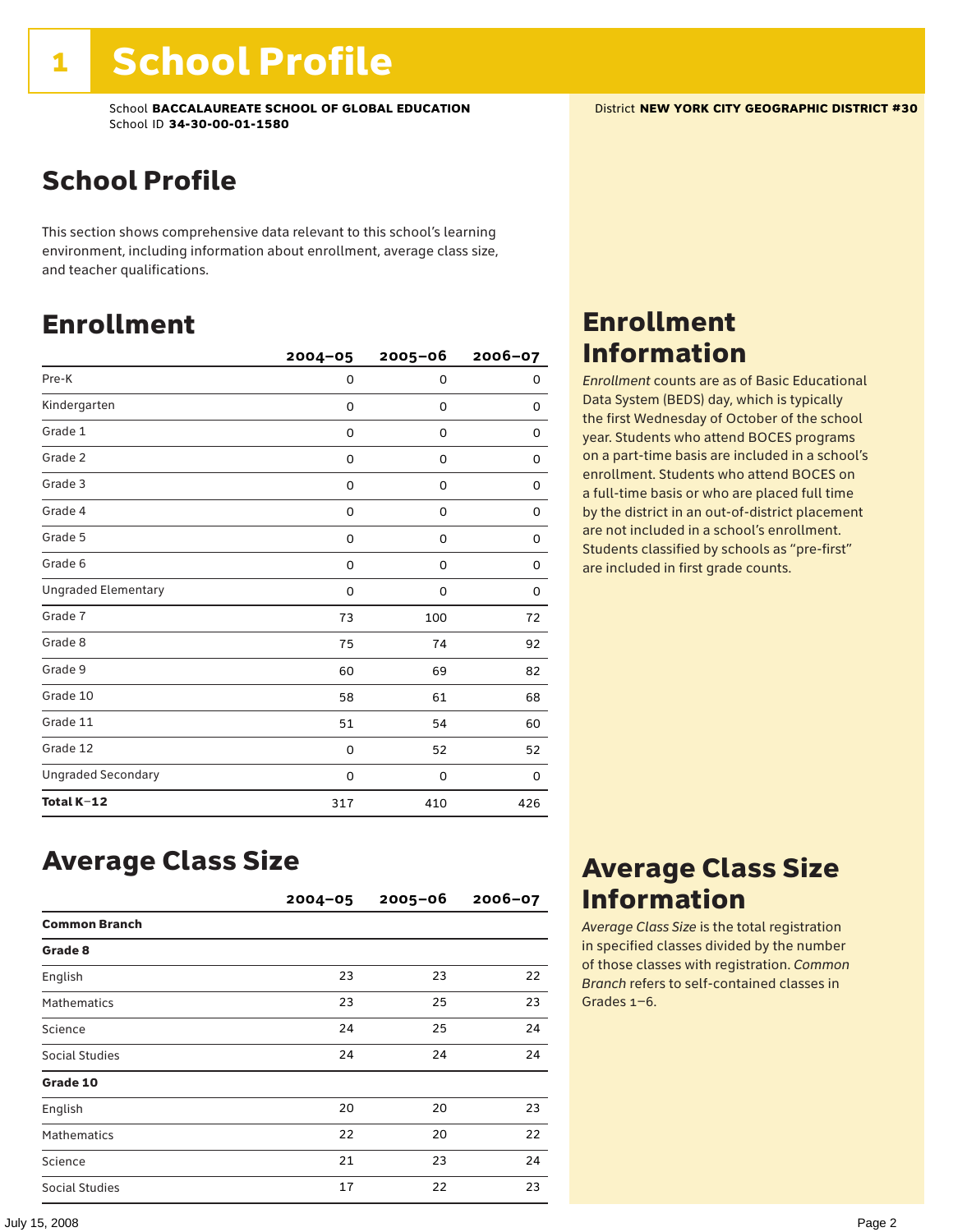## Demographic Factors

|                                                    |     | $2004 - 05$ |     | 2005-06 |     | 2006-07 |  |
|----------------------------------------------------|-----|-------------|-----|---------|-----|---------|--|
|                                                    | #   | %           | #   | %       | #   | %       |  |
| Eligible for Free Lunch                            | 92  | 29%         | 121 | 30%     | 141 | 33%     |  |
| Reduced-Price Lunch                                | 71  | 22%         | 66  | 16%     | 69  | 16%     |  |
| Student Stability*                                 |     | 0%          |     | 98%     |     | 94%     |  |
| Limited English Proficient                         | 0   | 0%          | 3   | 1%      | 3   | 1%      |  |
| <b>Racial/Ethnic Origin</b>                        |     |             |     |         |     |         |  |
| American Indian or Alaska Native                   | 1   | 0%          | 1   | 0%      | 0   | 0%      |  |
| <b>Black or African American</b>                   | 53  | 17%         | 74  | 18%     | 78  | 18%     |  |
| Hispanic or Latino                                 | 72  | 23%         | 109 | 27%     | 124 | 29%     |  |
| Asian or Native<br>Hawaiian/Other Pacific Islander | 93  | 29%         | 99  | 24%     | 76  | 18%     |  |
| White                                              | 98  | 31%         | 127 | 31%     | 148 | 35%     |  |
| Multiracial**                                      | N/A | N/A         | N/A | N/A     | 0   | 0%      |  |

\* Not available at the district level.

\*\* Multiracial enrollment data were not collected statewide in the 2004-05 and 2005-06 school years.

### Attendance and Suspensions

|                            |   | $2003 - 04$ |   | $2004 - 05$   | $2005 - 06$ |               |
|----------------------------|---|-------------|---|---------------|-------------|---------------|
|                            | # | %           | # | $\frac{0}{0}$ | #           | $\frac{0}{0}$ |
| Annual Attendance Rate     |   | 10%         |   | 95%           |             | 94%           |
| <b>Student Suspensions</b> | 0 | N/A         |   | 0%            |             | 0%            |

### Demographic Factors Information

*Eligible for Free Lunch* and *Reduced*-*Price Lunch* percentages are determined by dividing the number of approved lunch applicants by the Basic Educational Data System (BEDS) enrollment in full-day Kindergarten through Grade 12. *Eligible for Free Lunch* and *Limited English Proficient* counts are used to determine *Similar Schools* groupings within a *Need*/*Resource Capacity* category. *Student Stability* is the percentage of students in the highest grade in a school who were also enrolled in that school at any time during the previous school year. (For example, if School A, which serves Grades 6–8, has 100 students enrolled in Grade 8 this year, and 92 of those 100 students were also enrolled in School A last year, the stability rate for the school is 92 percent.)

### Attendance and Suspensions Information

*Annual Attendance Rate* is determined by dividing the school's total actual attendance by the total possible attendance for a school year. A school's actual attendance is the sum of the number of students in attendance on each day the school was open during the school year. Possible attendance is the sum of the number of enrolled students who should have been in attendance on each day the school was open during the school year. *Student Suspension* rate is determined by dividing the number of students who were suspended from school (not including in-school suspensions) for one full day or longer anytime during the school year by the Basic Educational Data System (BEDS) day enrollments for that school year. A student is counted only once, regardless of whether the student was suspended one or more times during the school year.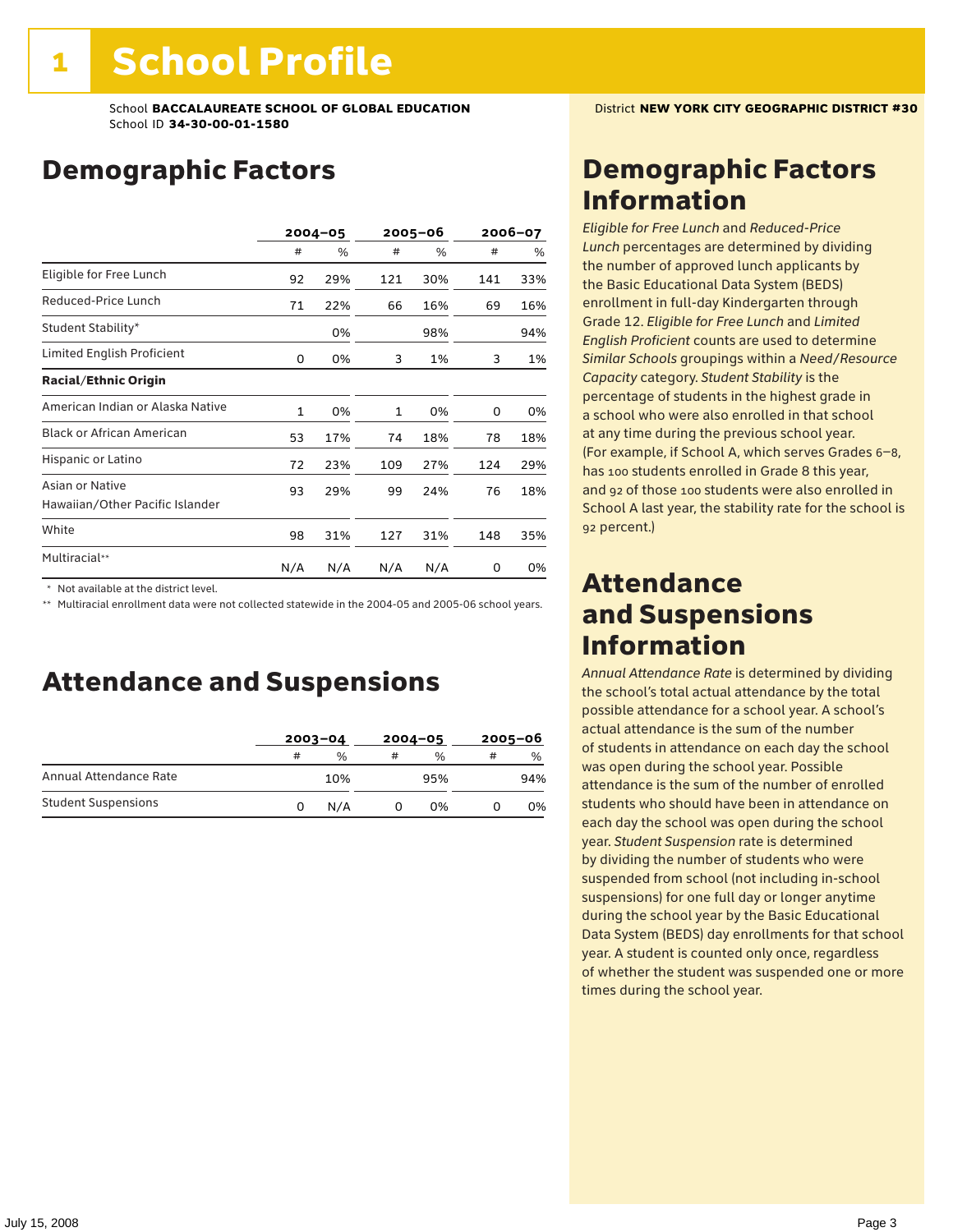### Teacher Qualifications

|                                                                 | $2004 - 05$ | $2005 - 06$ | 2006-07 |
|-----------------------------------------------------------------|-------------|-------------|---------|
| <b>Total Number of Teachers</b>                                 | 27          | 33          | 35      |
| Percent with No Valid<br><b>Teaching Certificate</b>            | 4%          | 3%          | 3%      |
| Percent Teaching Out<br>of Certification                        | 26%         | 15%         | 14%     |
| Percent with Fewer Than<br>Three Years of Experience            | 33%         | 33%         | 17%     |
| Percentage with Master's Degree<br>Plus 30 Hours or Doctorate   | 37%         | 36%         | 40%     |
| Total Number of Core Classes*                                   | N/A         | 127         | 117     |
| Percent Not Taught by<br><b>Highly Qualified Teachers</b>       | N/A         | 19%         | 13%     |
| <b>Total Number of Classes</b>                                  | 132         | 163         | 164     |
| Percent Taught by Teachers Without<br>Appropriate Certification | 21%         | 16%         | 13%     |

\* Data for 2004–05 were not weighted, so are not shown.

### Teacher Turnover Rate

|                                                                       | $2003 - 04$ | $2004 - 05$ | 2005-06 |
|-----------------------------------------------------------------------|-------------|-------------|---------|
| Turnover Rate of Teachers with Fewer<br>than Five Years of Experience |             | 7%          | 15%     |
| Turnover Rate of All Teachers                                         |             | 19%         | 9%      |

### Staff Counts

|                                       | $2004 - 05$ | $2005 - 06$ | $2006 - 07$ |
|---------------------------------------|-------------|-------------|-------------|
| <b>Total Other Professional Staff</b> |             |             |             |
| Total Paraprofessionals*              | N/A         | N/A         | N/A         |
| <b>Assistant Principals</b>           |             |             |             |
| Principals                            |             |             |             |

\* Not available at the school level.

### Teacher Qualifications Information

The *Percent Teaching Out of Certification* is the percent doing so more than on an incidental basis; that is, the percent teaching for more than five periods per week outside certification.

*Core Classes* are primarily K-6 common branch, English, mathematics, science, social studies, art, music, and foreign languages. The number of K-6 common branch core classes is multiplied by five so that these core class counts are weighted the same as counts for middle- and secondary-level teachers who report five classes per day. To be *Highly Qualified*, a teacher must have at least a Bachelor's degree, be certified to teach in the subject area, and show subject matter competency.

### Teacher Turnover Rate Information

*Teacher Turnover Rate* for a specified school year is the number of teachers in that school year that were not teaching in the following school year divided by the number of teachers in the specified school year, expressed as a percentage.

### Staff Counts Information

*Other Professionals* includes administrators, guidance counselors, school nurses, psychologists, and other professionals who devote more than half of their time to non-teaching duties. Teachers who are shared between buildings within a district are reported on the district report only.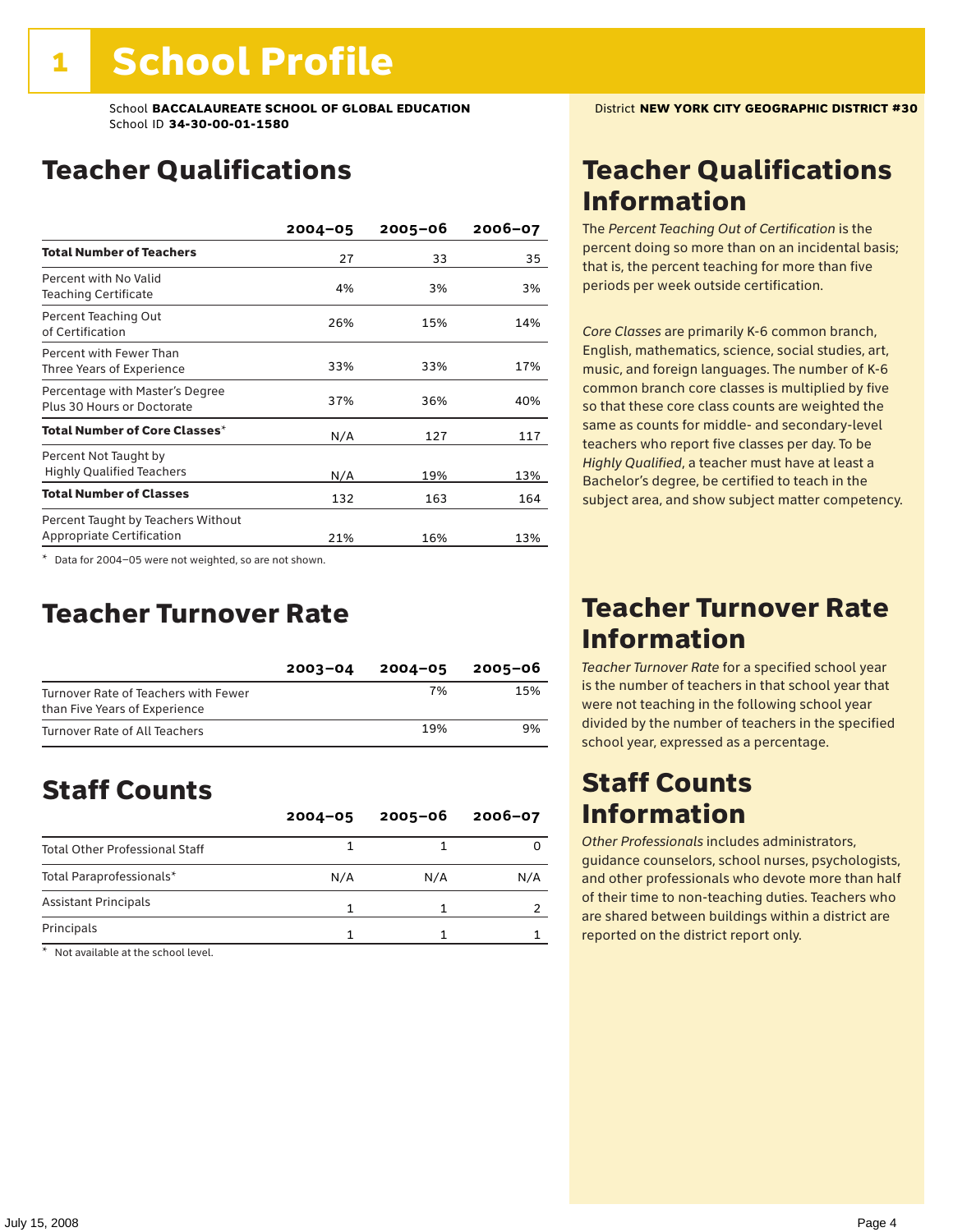### Understanding How Accountability Works in New York State

The federal No Child Left Behind (NCLB) Act requires that states develop and report on measures of student proficiency in 1) English language arts (ELA), in 2) mathematics, and on 3) a third indicator. In New York State in 2006–07, the third indicator is science at the elementary/middle level and graduation rate at the secondary level. Schools or districts that meet predefined goals on these measures are making Adequate Yearly Progress (AYP).



For more information about accountability in New York State, visit: www.emsc.nysed.gov/irts/accountability/home.shtml

#### 1 English Language Arts (ELA)

To make AYP in ELA, every accountability group must make AYP. For a group to make AYP, it must meet the participation *and* the performance criteria.

#### A Participation Criterion

At the elementary/middle level, 95 percent of Grades 3–8 students enrolled during the test administration period in each group with 40 or more students must be tested on the New York State Testing Program (NYSTP) in ELA or, if appropriate, the New York State English as a Second Language Achievement Test (NYSESLAT), or the New York State Alternate Assessment (NYSAA) in ELA. At the secondary level, 95 percent of seniors in 2006–07 in each accountability group with 40 or more students must have taken an English examination that meets the students' graduation requirement.

#### B Performance Criterion

At the elementary/middle level, the Performance Index (PI) of each group with 30 or more continuously enrolled tested students must equal or exceed its Effective Annual Measurable Objective (AMO) or the group must make Safe Harbor. (NYSESLAT is used only for participation.) At the secondary level, the PI of each group in the 2003 cohort with 30 or more members must equal or exceed its Effective AMO or the group must make Safe Harbor. To make Safe Harbor, the PI of the group must equal or exceed its Safe Harbor Target and the group must qualify for Safe Harbor using the third indicator, science or graduation rate.

#### 2 Mathematics

The same criteria for making AYP in ELA apply to mathematics. At the elementary/middle level, the measures used to determine AYP are the NYSTP and the NYSAA in mathematics. At the secondary level, the measures are mathematics examinations that meet the students' graduation requirement.

#### 3 Third Indicator

In addition to English language arts and mathematics, the school must also make AYP in a third area of achievement. This means meeting the criteria in science at the elementary/middle level and the criteria in graduation rate at the secondary level.

Elementary/Middle-Level Science: To make AYP, the All Students group must meet the participation criterion *and* the performance criterion.

#### A Participation Criterion

Eighty percent of students in Grades 4 and/or 8 enrolled during the test administration period in the All Students group, if it has 40 or more students, must be tested on an accountability measure. In Grade 4, the measures are the Grade 4 elementary-level science test and the Grade 4 NYSAA in science. In Grade 8 science, the measures are the Grade 8 middle-level science test, Regents science examinations, and the Grade 8 NYSAA in science.

#### B Performance Criterion

The PI of the All Students group must equal or exceed the State Science Standard (100) or the Science Progress Target.

Qualifying for Safe Harbor in Elementary/Middle-Level ELA and Math: To qualify, the PI must equal or exceed the State Science Standard or the Science Progress Target in elementary/middle-level science for that group.

Secondary-Level Graduation Rate: For a school to make AYP in graduation rate, the percent of students in the 2002 graduation-rate cohort in the All Students group earning a high school diploma by August 31, 2006 must equal or exceed the Graduation-Rate Standard (55%) or the Graduation-Rate Progress Target.

Qualifying for Safe Harbor in Secondary-Level ELA and Math: To qualify, the percent of the 2002 graduation-rate cohort earning a local diploma by August 31, 2006 must equal or exceed the Graduation-Rate Standard (55%) or the Graduation-Rate Progress Target for that group.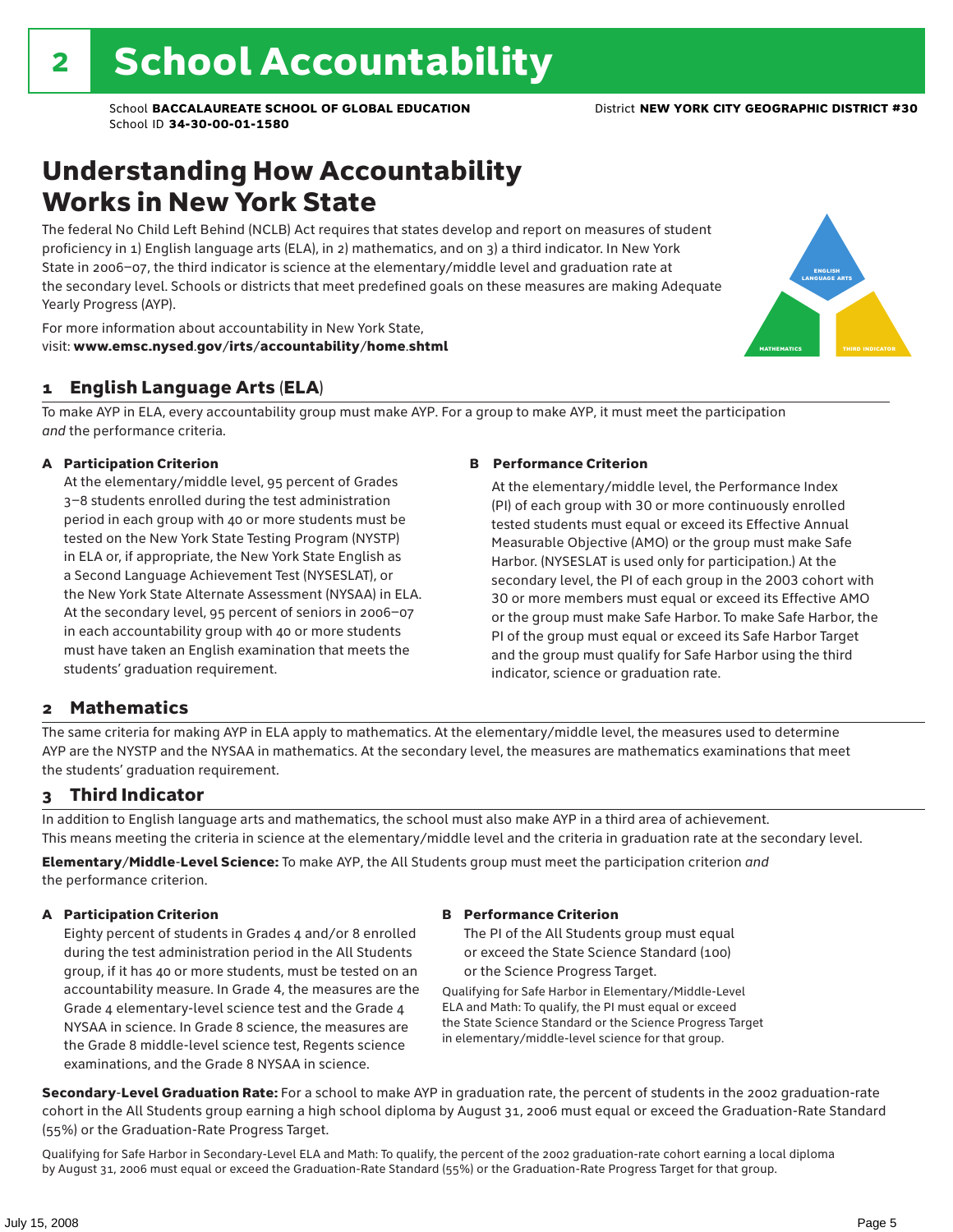## Useful Terms for Understanding Accountability

#### Accountability Cohort for English and Mathematics

The 2003 school accountability cohort consists of all students who first entered Grade 9 anywhere in the 2003–04 school year, and all ungraded students with disabilities who reached their seventeenth birthday in the 2003–04 school year, who were enrolled on October 4, 2006 and did not transfer to a diploma granting program. Students who earned a high school equivalency diploma or were enrolled in an approved high school equivalency preparation program on June 30, 2007, are not included in the 2003 school accountability cohort. The 2003 district accountability cohort consists of all students in each school accountability cohort plus students who transferred within the district after BEDS day plus students who were placed outside the district by the Committee on Special Education or district administrators and who met the other requirements for cohort membership. Cohort is defined in Section 100.2 (p) (16) of the Commissioner's Regulations.

#### Adequate Yearly Progress (AYP)

Adequate Yearly Progress (AYP) indicates satisfactory progress by a district or a school toward the goal of proficiency for all students.

#### Annual Measurable Objective (AMO)

The Annual Measurable Objective (AMO) is the Performance Index (PI) value that signifies that an accountability group is making satisfactory progress toward the goal that 100 percent of students will be proficient in the State's learning standards for English language arts and mathematics by 2013–14. The AMOs for each grade level will be increased as specified in CR100.2(p)(14) and will reach 200 in 2013–14. (See Effective AMO for further information.)

#### Continuously Enrolled Students

At the elementary/middle level, continuously enrolled students are those enrolled in the school or district on BEDS day (usually the first Wednesday in October) of the school year until the test administration period. At the secondary level, all students who meet the criteria for inclusion in the accountability cohort are considered to be continuously enrolled.

#### Effective Annual Measurable Objective (Effective AMO)

The Effective Annual Measurable Objective (Effective AMO) is the Performance Index (PI) value that each accountability group within a school or district is expected to achieve to make Adequate Yearly Progress (AYP). The Effective AMO is the lowest PI that an accountability group of a given size can achieve in a subject for the group's PI not to be considered significantly different from the AMO for that subject. If an accountability group's PI equals or exceeds the Effective AMO, it is considered to have made AYP. A more complete definition of Effective AMO and a table showing the PI values that each group size must equal or exceed to make AYP are available at www.emsc.nysed.gov/irts.

#### Graduation-Rate Cohort

This term is defined on the graduation-rate accountability page.

#### Performance Index (PI)

A Performance Index is a value from 0 to 200 that is assigned to an accountability group, indicating how that group performed on a required State test (or approved alternative) in English language arts, mathematics, or science. Student scores on the tests are converted to four performance levels, from Level 1 to Level 4. (See performance level definitions on the Overview Summary page.) At the elementary/middle level, the PI is calculated using the following equation:

100 × [(Count of Continuously Enrolled Tested Students Performing at Levels 2, 3, and 4 + the Count at Levels 3 and 4) ÷ Count of All Continuously Enrolled Tested Students]

At the secondary level, the PI is calculated using the following equation:

100 × [(Count of Cohort Members Performing at

Levels 2, 3, and 4 + the Count at Levels 3 and 4)  $\div$  Count of All Cohort Members]

A list of tests used to measure student performance for accountability is available at www.emsc.nysed.gov/irts.

#### Progress Target

For accountability groups below the State Standard in science or graduation rate, the Progress Target is an alternate method for making Adequate Yearly Progress (AYP) or qualifying for Safe Harbor in English language arts and mathematics based on improvement over the previous year's performance.

#### Safe Harbor

Safe Harbor provides an alternate means to demonstrate Adequate Yearly Progress (AYP) for accountability groups that do not achieve their Effective Annual Measurable Objectives (AMOs) in English or mathematics.

#### Safe Harbor Targets

The 2006–07 safe harbor targets were calculated using the following equation:

2005–06 PI + (200 – the 2005–06 PI) × 0.10

#### Science Progress Target

The elementary/middle-level 2006–07 Science Progress Target is calculated by adding one point to the 2005–06 PI. The 2007–08 Science Progress Target is calculated by adding one point to the 2006–07 PI. The 2006–07 target is provided for groups whose PI was below the State Science Standard in 2006–07.

#### Science Standard

The criterion value that represents a minimally satisfactory performance in science. In 2006–07, the State Science Standard at the elementary/middle level is a Performance Index (PI) of 100. The Commissioner may raise the State Science Standard at his discretion in future years.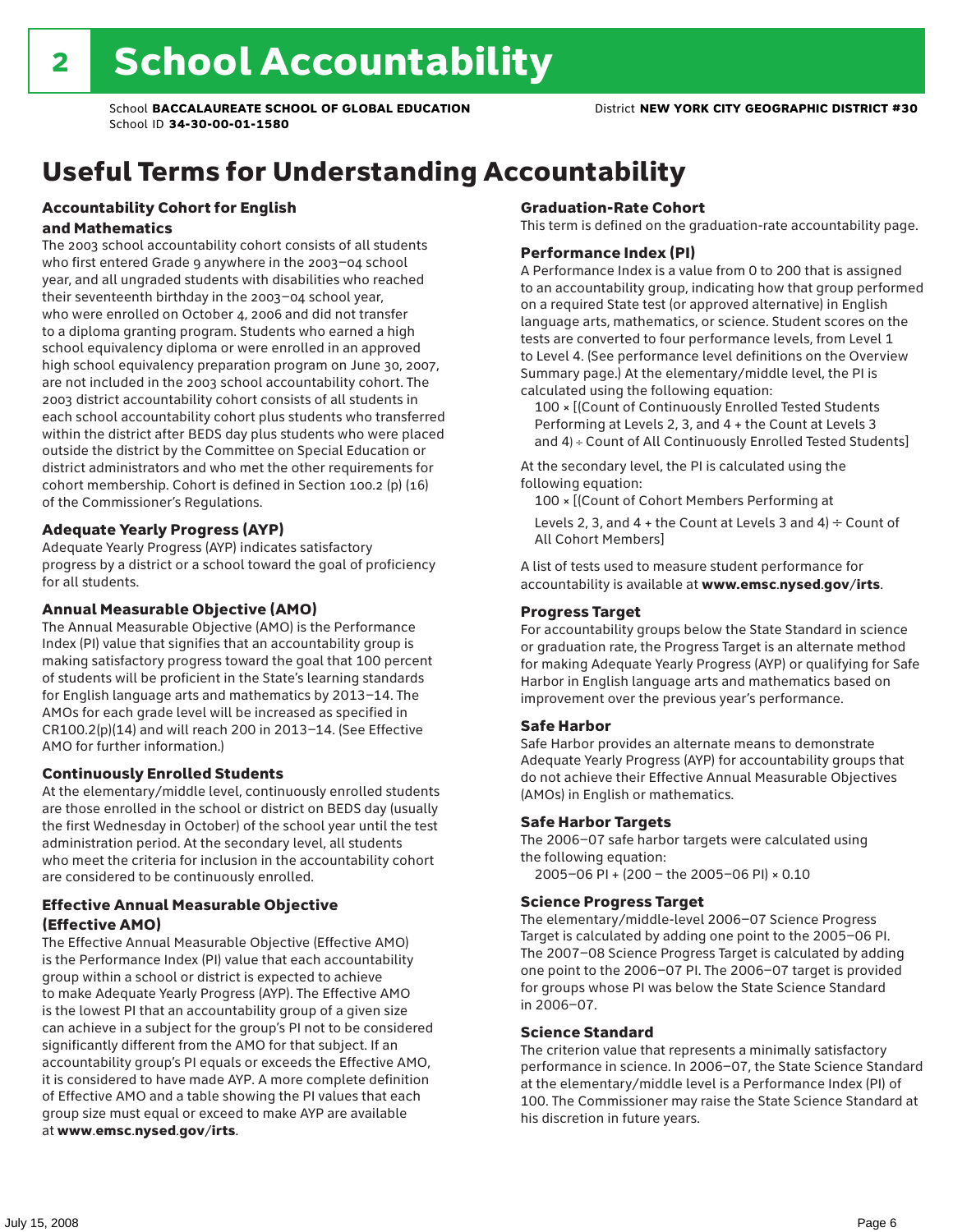## Understanding Your School Accountability Status

The list below defines the school status categories applied to each accountability measure under New York State's accountability system, which is divided into a Federal Title I component and a State component. Accountability measures for schools at the elementary/middle level are English language arts (ELA), mathematics, and science; at the secondary level, they are ELA, mathematics, and graduation rate. A school may be assigned a different status for different accountability measures. The overall status of a school is the status assigned to the school for the accountability measure with the most advanced designation in the hierarchy. If the school receives Title I funds, it is the most advanced designation in the Title I hierarchy, unless the school is in good standing under Title I but identified as SRAP under the State hierarchy. A school that does not receive Title I funding in a school year does not have a federal status in that year; however, all schools (except charter schools) receive a state status even if they do not receive Title I funding. Schools in improvement status under Title I must provide school choice for their students; those in need of improvement in year 2 and beyond must also provide Supplemental Education Services to eligible students. Other consequences for schools not in good standing can be found at: www.emsc.nysed.gov/irts/school-accountability/about.shtml.

| <b>Federal Title I Status</b><br>(Applies to all New York State schools receiving Title I funds)                                                                                                                                                                                                             | <b>New York State Status</b><br>(Applies to all New York State public schools except charter schools)                                                                                                                                                                                                           |
|--------------------------------------------------------------------------------------------------------------------------------------------------------------------------------------------------------------------------------------------------------------------------------------------------------------|-----------------------------------------------------------------------------------------------------------------------------------------------------------------------------------------------------------------------------------------------------------------------------------------------------------------|
| School in Good Standing<br>Restructuring, Restructuring, Requiring Academic Progress, or as a School Under Registration Review.                                                                                                                                                                              | A school is considered to be in good standing if it has not been identified as a School in Need of Improvement, in Corrective Action, Planning for                                                                                                                                                              |
| School in Need of Improvement (Year 1)<br>A school that has not made AYP on the same accountability<br>measure for two consecutive years while receiving Title I funds<br>is considered a School in Need of Improvement (Year 1) for the<br>following year.                                                  | <b>School Requiring Academic Progress (Year 1)</b><br>A school that has not made AYP on the same accountability<br>measure for two consecutive years is considered a School<br>Requiring Academic Progress (Year 1) for the following year.                                                                     |
| <b>School in Need of Improvement (Year 2)</b><br>A School in Need of Improvement (Year 1) that does not make<br>AYP on the accountability measure for which it was identified<br>is considered a School in Need of Improvement (Year 2) for the<br>following year, if it continues to receive Title I funds. | <b>School Requiring Academic Progress (Year 2)</b><br>A School Requiring Academic Progress (Year 1) that does not<br>make AYP on the accountability measure for which it was identified<br>is considered a School Requiring Academic Progress (Year 2) for<br>the following year.                               |
| <b>School in Corrective Action</b><br>A School in Need of Improvement (Year 2) that does not make<br>AYP on the accountability measure for which it was identified is<br>considered a School in Corrective Action for the following year,<br>if it continues to receive Title I funds.                       | <b>School Requiring Academic Progress (Year 3)</b><br>A School Requiring Academic Progress (Year 2) that does not<br>make AYP on the accountability measure for which it was identified<br>is considered a School Requiring Academic Progress (Year 3) for<br>the following year.                               |
| <b>School Planning for Restructuring</b><br>A School in Corrective Action that does not make AYP on the<br>accountability measure for which it was identified is considered<br>a School Planning for Restructuring for the following year, if it<br>continues to receive Title I funds.                      | <b>School Requiring Academic Progress (Year 4)</b><br>A School Requiring Academic Progress (Year 3) that does not<br>make AYP on the accountability measure for which it was identified<br>is considered a School Requiring Academic Progress (Year 4) for<br>the following year.                               |
| <b>School Restructuring (Year 1)</b><br>A School Planning for Restructuring that does not make<br>AYP on the accountability measure for which it was identified is<br>considered a School Restructuring (Year 1) for the following year,<br>if it continues to receive Title I funds.                        | <b>School Requiring Academic Progress (Year 5 and above)</b><br>A School Requiring Academic Progress (Year 4 and above) that does not<br>make AYP on the accountability measure for which it was identified is<br>considered a School Requiring Academic Progress (Year 5 and above) for<br>the following year. |
| School Restructuring (Year 2 and above)<br>A School Restructuring (Year 1 and above) that does not make<br>AYP on the accountability measure for which it was identified<br>is considered a School Restructuring (Year 2 and above) for the<br>following year, if it continues to receive Title I funds.     |                                                                                                                                                                                                                                                                                                                 |

Pending - A school's status is "Pending" if the school requires special evaluation procedures and they have not yet been completed.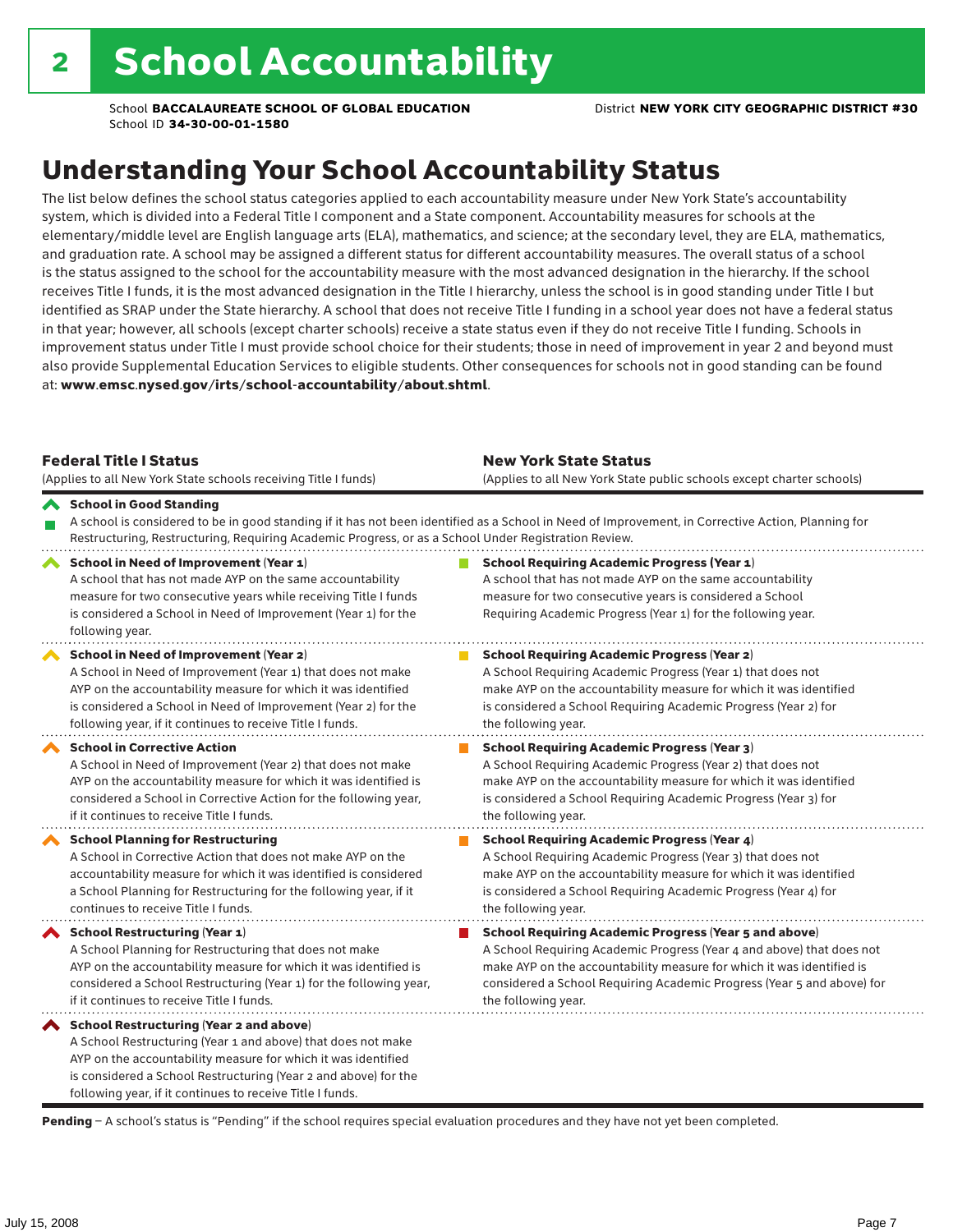# 2 School Accountability

School **BACCALAUREATE SCHOOL OF GLOBAL EDUCATION** District **NEW YORK CITY GEOGRAPHIC DISTRICT #30** School ID **34-30-00-01-1580**

### Summary

| <b>Overall Accountability</b> | <b>Good Standing</b> |                                |                                                         |                |  |  |  |  |
|-------------------------------|----------------------|--------------------------------|---------------------------------------------------------|----------------|--|--|--|--|
| Status (2007-08)              |                      | <b>Elementary/Middle Level</b> | <b>Secondary Level</b>                                  |                |  |  |  |  |
|                               | ELA                  | Good Standing                  | ELA                                                     | Good Standing  |  |  |  |  |
|                               | Math                 | Good Standing                  | Math                                                    | Good Standing  |  |  |  |  |
|                               | Science              | Good Standing                  | Graduation Rate                                         | Good Standing  |  |  |  |  |
| <b>Title I Part A Funding</b> |                      |                                | <b>Years the School Received Title I Part A Funding</b> |                |  |  |  |  |
|                               | $2005 - 06$          |                                | $2006 - 07$                                             | $2007 - 08$    |  |  |  |  |
|                               | <b>NO</b>            |                                | <sub>NO</sub>                                           | N <sub>O</sub> |  |  |  |  |

#### On which accountability measures did this school make Adequate Yearly Progress (AYP) and which groups made AYP on each measure?

|                                                     | <b>Elementary/Middle Level</b> |               |               | <b>Secondary Level</b> |               |                        |  |
|-----------------------------------------------------|--------------------------------|---------------|---------------|------------------------|---------------|------------------------|--|
|                                                     | English                        |               |               | English                |               |                        |  |
| <b>Student Groups</b>                               | Language Arts                  | Mathematics   | Science       | Language Arts          | Mathematics   | <b>Graduation Rate</b> |  |
| <b>All Students</b>                                 | V                              | V             | V             |                        | V             | V                      |  |
| <b>Ethnicity</b>                                    |                                |               |               |                        |               |                        |  |
| American Indian or Alaska Native                    |                                |               |               |                        |               |                        |  |
| <b>Black or African American</b>                    |                                |               |               |                        |               |                        |  |
| Hispanic or Latino                                  |                                |               |               |                        |               |                        |  |
| Asian or Native Hawaiian/Other Pacific              |                                |               |               |                        |               |                        |  |
| Islander                                            |                                |               |               |                        |               |                        |  |
| White                                               | $\overline{\mathbf{v}}$        | V             |               |                        |               |                        |  |
| Multiracial                                         |                                |               |               |                        |               |                        |  |
| <b>Other Groups</b>                                 |                                |               |               |                        |               |                        |  |
| <b>Students with Disabilities</b>                   |                                |               |               |                        |               |                        |  |
| Limited English Proficient                          | $\qquad \qquad -$              |               |               |                        |               |                        |  |
| <b>Economically Disadvantaged</b>                   | V                              | V             |               |                        |               |                        |  |
| <b>Student groups making</b><br>AYP in each subject | $\vee$ 4 of 4                  | $\vee$ 4 of 4 | $\vee$ 1 of 1 | $\vee$ 2 of 2          | $\vee$ 2 of 2 | $\vee$ 1 of 1          |  |

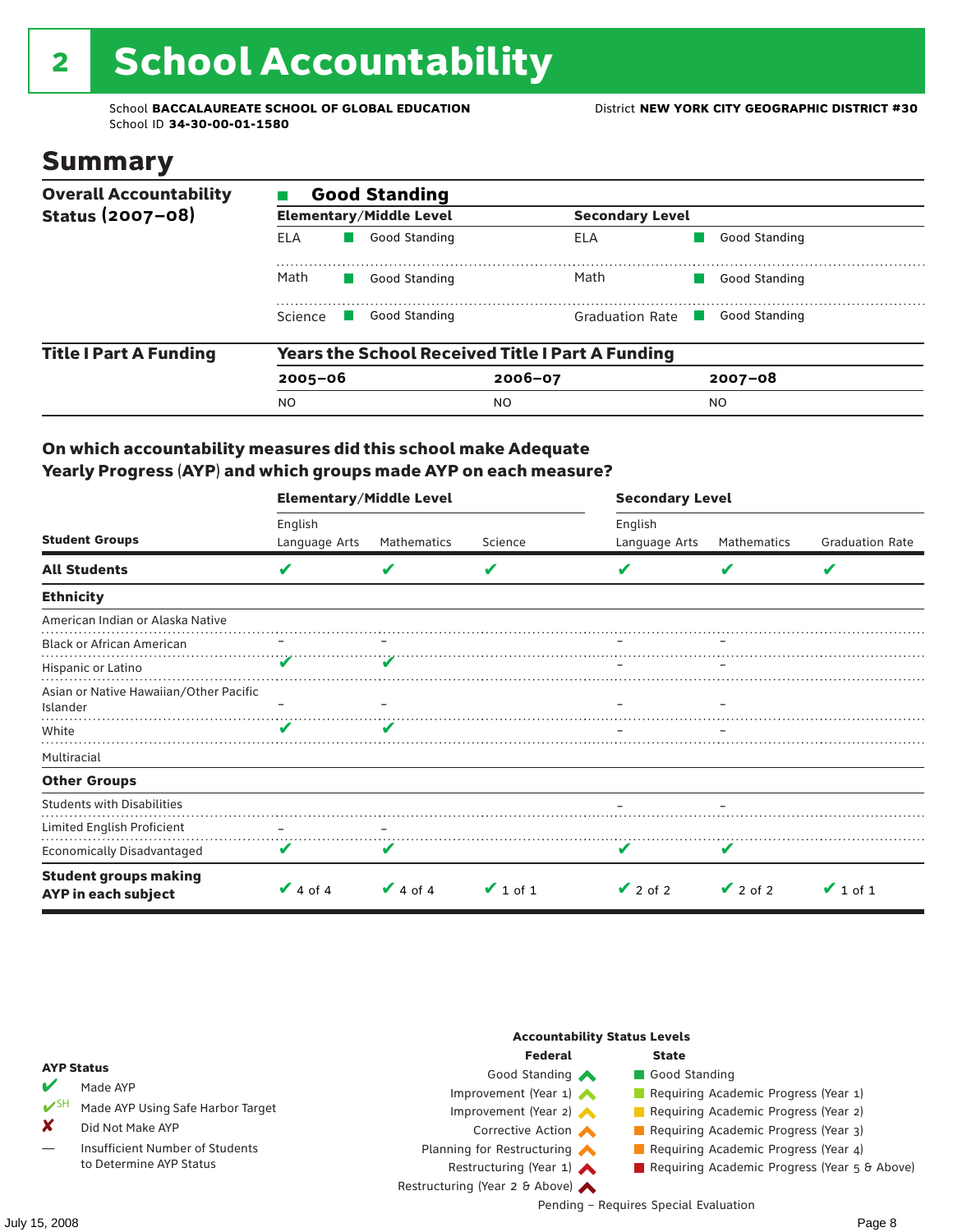## **Elementary/Middle-Level English Language Arts**

| <b>Accountability Status</b><br>for This Subject<br>$(2007 - 08)$ |        | Good Standing                                          |  |  |  |
|-------------------------------------------------------------------|--------|--------------------------------------------------------|--|--|--|
| <b>Accountability Measures</b>                                    | 4 of 4 | Student groups making AYP in English Language Arts     |  |  |  |
|                                                                   |        | Made AYP                                               |  |  |  |
| <b>Prospective Status</b>                                         |        | This school will be in good standing in 2008-09. [101] |  |  |  |

#### How did students in each accountability group perform on **elementary/middle-level English Language Arts accountability measures?**

|                                                            | <b>AYP</b>                 | Participation <sup>2</sup> |               | Test Performance <sup>3</sup> |             | <b>Performance Objectives</b> |                    |             |
|------------------------------------------------------------|----------------------------|----------------------------|---------------|-------------------------------|-------------|-------------------------------|--------------------|-------------|
| <b>Student Group</b>                                       |                            | Met                        | Percentage    | Met                           | Performance | Effective                     | Safe Harbor Target |             |
| (Total: Continuous Enrollment) <sup>1</sup>                | <b>Status</b>              | Criterion                  | <b>Tested</b> | Criterion                     | Index       | AMO                           | 2006-07            | $2007 - 08$ |
| <b>All Students (163:162)</b>                              | V                          | V                          | 99%           | V                             | 188         | 114                           |                    |             |
| <b>Ethnicity</b>                                           |                            |                            |               |                               |             |                               |                    |             |
| American Indian or Alaska Native<br>(0:0)                  |                            |                            |               |                               |             |                               |                    |             |
| <b>Black or African American</b><br>(24:24)                |                            |                            |               |                               |             |                               |                    |             |
| Hispanic or Latino <sup>(55:55)</sup>                      | $\boldsymbol{\mathcal{U}}$ | ✔                          | 100%          | V                             | 182         | 109                           |                    |             |
| Asian or Native Hawaiian/Other Pacific<br>Islander (23:23) |                            |                            |               |                               |             |                               |                    |             |
| White (61:60)                                              | $\boldsymbol{\nu}$         | V                          | 98%           | V                             | 197         | 110                           |                    |             |
| Multiracial (0:0)                                          |                            |                            |               |                               |             |                               |                    |             |
| <b>Other Groups</b>                                        |                            |                            |               |                               |             |                               |                    |             |
| Students with Disabilities <sup>4</sup><br>(0:0)           |                            |                            |               |                               |             |                               |                    |             |
| Limited English Proficient <sup>5</sup>                    |                            |                            |               |                               |             |                               |                    |             |
| (1:1)                                                      |                            |                            |               |                               |             |                               |                    |             |
| <b>Economically Disadvantaged</b><br>(82:82)               | $\mathbf{v}$               | $\mathbf{v}$               | 100%          | V                             | 182         | 111                           |                    |             |
| <b>Final AYP Determination</b>                             | $\sqrt{4}$ of 4            |                            |               |                               |             |                               |                    |             |

#### **NOTES**

- <sup>1</sup> These data show the count of students enrolled during the test administration period (used for Participation) followed by the count of continuously enrolled tested students (used for Performance). For accountability calculations,
- students who were excused from testing for medical reasons are not included in the enrollment count. <sup>2</sup> Groups with fewer than 40 students enrolled during the test administration period are not required to meet the participation criterion. If the participation rate of a group fell below 95 percent in 2006–07, the enrollment shown is the sum of 2005–06 and 2006–07 enrollments and the percent tested is the weighted average
- of the participation rates over those two years.<br><sup>3</sup> For schools with fewer than 30 continuously enrolled tested students in the All Students group in 2006–07, data for 2005–06 and 2006–07 were combined to determine counts and PIs. For schools with 30 or more continuously enrolled students in the All Students group in 2006–07, student groups with fewer than 30
- continuously enrolled tested students are not required to meet the performance criterion. <sup>4</sup> If the school failed to make AYP solely because of the performance of students with disabilities, met the 95% participation requirement for this group, and would meet or exceed the AMO for this subject if 34 points were added to the PI, then the school is considered to have made AYP for students with disabilities.
- $5$  If the count of LEP students is equal to or greater than 30, former LEP students are also included in the performance calculations.
- ‡ This student group did not make AYP in science; therefore, it did not qualify for Safe Harbor.
- $M$  Made AYP
	- Made AYP Using Safe Harbor Target
- X Did Not Make AYP
- Insufficient Number of Students to Determine AYP Status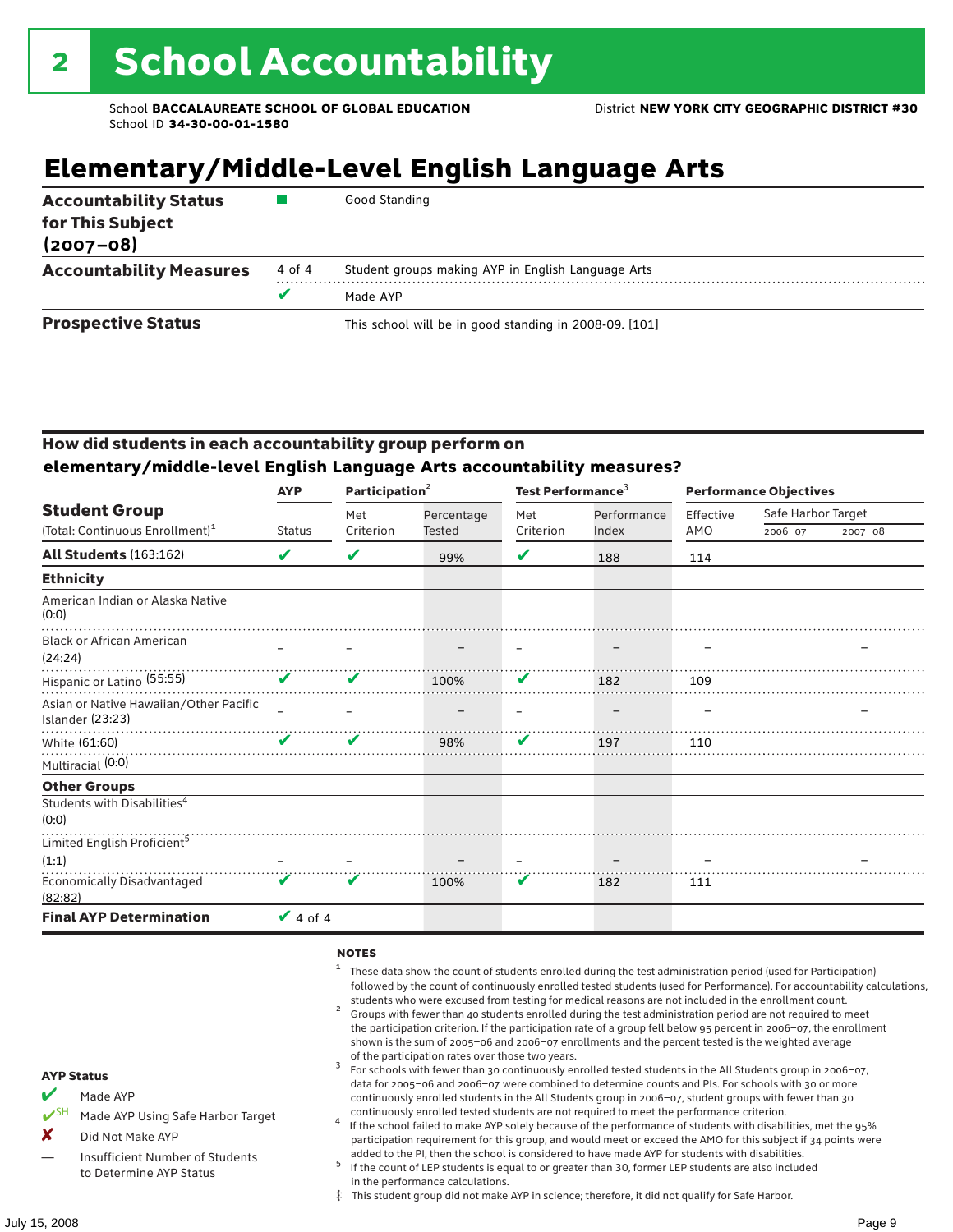## **Elementary/Middle-Level Mathematics**

| <b>Accountability Status</b><br>for This Subject<br>$(2007 - 08)$ |        | Good Standing                                          |
|-------------------------------------------------------------------|--------|--------------------------------------------------------|
| <b>Accountability Measures</b>                                    | 4 of 4 | Student groups making AYP in Mathematics               |
|                                                                   |        | Made AYP                                               |
| <b>Prospective Status</b>                                         |        | This school will be in good standing in 2008-09. [101] |

#### How did students in each accountability group perform on **elementary/middle-level Mathematics accountability measures?**

|                                                            | <b>AYP</b>      | Participation <sup>2</sup> |            | Test Performance <sup>3</sup> |             | <b>Performance Objectives</b> |                    |         |
|------------------------------------------------------------|-----------------|----------------------------|------------|-------------------------------|-------------|-------------------------------|--------------------|---------|
| <b>Student Group</b>                                       |                 | Met                        | Percentage | Met                           | Performance | Effective                     | Safe Harbor Target |         |
| (Total: Continuous Enrollment) <sup>1</sup>                | <b>Status</b>   | Criterion                  | Tested     | Criterion                     | Index       | AMO                           | 2006-07            | 2007-08 |
| <b>All Students (163:161)</b>                              | V               | V                          | 99%        | ✔                             | 190         | 78                            |                    |         |
| <b>Ethnicity</b>                                           |                 |                            |            |                               |             |                               |                    |         |
| American Indian or Alaska Native<br>(0:0)                  |                 |                            |            |                               |             |                               |                    |         |
| <b>Black or African American</b><br>(24:24)                |                 |                            |            |                               |             |                               |                    |         |
| Hispanic or Latino <sup>(55:55)</sup>                      | $\mathbf v$     |                            | 100%       | V                             | 191         | 73                            |                    |         |
| Asian or Native Hawaiian/Other Pacific<br>Islander (23:23) |                 |                            |            |                               |             |                               |                    |         |
| White (61:59)                                              | ✔               | V                          | 97%        | V                             | 197         | 73                            |                    |         |
| Multiracial (0:0)                                          |                 |                            |            |                               |             |                               |                    |         |
| <b>Other Groups</b>                                        |                 |                            |            |                               |             |                               |                    |         |
| Students with Disabilities <sup>4</sup><br>(0:0)           |                 |                            |            |                               |             |                               |                    |         |
| Limited English Proficient <sup>5</sup>                    |                 |                            |            |                               |             |                               |                    |         |
| (1:1)                                                      |                 |                            |            |                               |             |                               |                    |         |
| <b>Economically Disadvantaged</b><br>(82:82)               | V               | V                          | 100%       | V                             | 187         | 75                            |                    |         |
| <b>Final AYP Determination</b>                             | $\sqrt{4}$ of 4 |                            |            |                               |             |                               |                    |         |

#### **NOTES**

- <sup>1</sup> These data show the count of students enrolled during the test administration period (used for Participation) followed by the count of continuously enrolled tested students (used for Performance). For accountability calculations,
- students who were excused from testing for medical reasons are not included in the enrollment count. <sup>2</sup> Groups with fewer than 40 students enrolled during the test administration period are not required to meet the participation criterion. If the participation rate of a group fell below 95 percent in 2006–07, the enrollment shown is the sum of 2005–06 and 2006–07 enrollments and the percent tested is the weighted average
- of the participation rates over those two years.<br><sup>3</sup> For schools with fewer than 30 continuously enrolled tested students in the All Students group in 2006–07, data for 2005–06 and 2006–07 were combined to determine counts and PIs. For schools with 30 or more continuously enrolled students in the All Students group in 2006–07, student groups with fewer than 30
- continuously enrolled tested students are not required to meet the performance criterion. <sup>4</sup> If the school failed to make AYP solely because of the performance of students with disabilities, met the 95% participation requirement for this group, and would meet or exceed the AMO for this subject if 34 points were added to the PI, then the school is considered to have made AYP for students with disabilities.
- $5$  If the count of LEP students is equal to or greater than 30, former LEP students are also included in the performance calculations.
- ‡ This student group did not make AYP in science; therefore, it did not qualify for Safe Harbor.
- $M$  Made AYP
	- Made AYP Using Safe Harbor Target
- X Did Not Make AYP
- Insufficient Number of Students to Determine AYP Status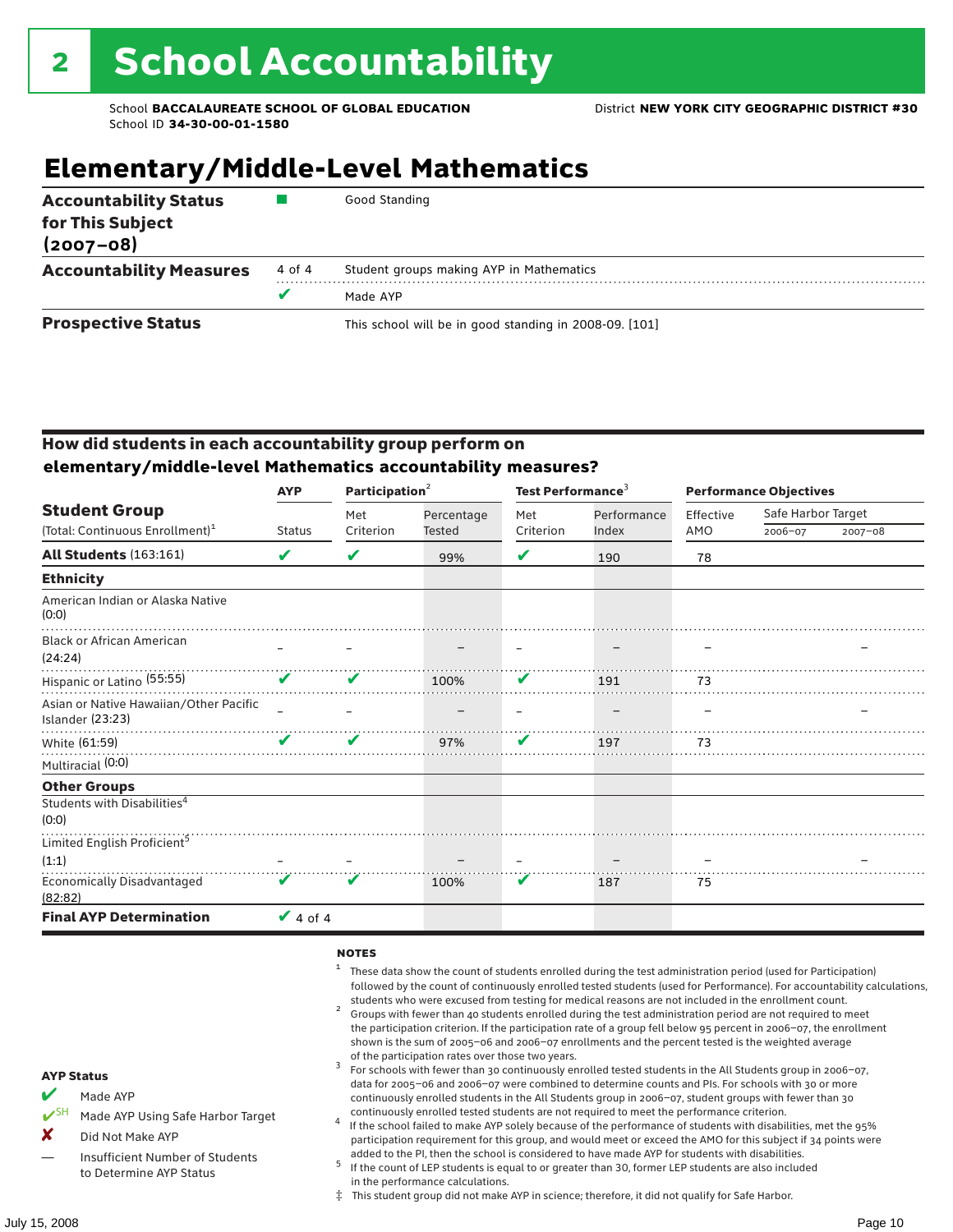### Elementary/Middle-Level Science

| <b>Accountability Status</b>   |        | Good Standing                                          |  |  |  |  |
|--------------------------------|--------|--------------------------------------------------------|--|--|--|--|
| for This Subject               |        |                                                        |  |  |  |  |
| $(2007 - 08)$                  |        |                                                        |  |  |  |  |
| <b>Accountability Measures</b> | 1 of 1 | Student groups making AYP in Science                   |  |  |  |  |
|                                |        | Made AYP                                               |  |  |  |  |
| <b>Prospective Status</b>      |        | This school will be in good standing in 2008-09. [101] |  |  |  |  |

#### How did students in each accountability group perform on elementary/middle-level science accountability measures?

|                                                                                                                                                                                   | <b>AYP</b>    |                             | Participation <sup>2</sup>                                                    |                                                            | Test Performance <sup>3</sup> |                                                                                                                                                                                                                                                                                                                                                                                                                                                                                                                                                                                                                                                                                                                                                                                                                                                                                                                                                                                                                                                 | <b>Performance Objectives</b> |                 |             |
|-----------------------------------------------------------------------------------------------------------------------------------------------------------------------------------|---------------|-----------------------------|-------------------------------------------------------------------------------|------------------------------------------------------------|-------------------------------|-------------------------------------------------------------------------------------------------------------------------------------------------------------------------------------------------------------------------------------------------------------------------------------------------------------------------------------------------------------------------------------------------------------------------------------------------------------------------------------------------------------------------------------------------------------------------------------------------------------------------------------------------------------------------------------------------------------------------------------------------------------------------------------------------------------------------------------------------------------------------------------------------------------------------------------------------------------------------------------------------------------------------------------------------|-------------------------------|-----------------|-------------|
| <b>Student Group</b>                                                                                                                                                              |               | Safe Harbor                 | Met                                                                           | Percentage                                                 | Met                           | Performance                                                                                                                                                                                                                                                                                                                                                                                                                                                                                                                                                                                                                                                                                                                                                                                                                                                                                                                                                                                                                                     | State                         | Progress Target |             |
| (Total: Continuous Enrollment) <sup>1</sup>                                                                                                                                       |               | <b>Status Oualification</b> | Criterion                                                                     | <b>Tested</b>                                              | Criterion                     | Index                                                                                                                                                                                                                                                                                                                                                                                                                                                                                                                                                                                                                                                                                                                                                                                                                                                                                                                                                                                                                                           | Standard                      | 2006-07         | $2007 - 08$ |
| All Students (91:91)                                                                                                                                                              | V             | Qualified                   | V                                                                             | 100%                                                       | V                             | 192                                                                                                                                                                                                                                                                                                                                                                                                                                                                                                                                                                                                                                                                                                                                                                                                                                                                                                                                                                                                                                             | 100                           |                 |             |
| <b>Ethnicity</b>                                                                                                                                                                  |               |                             |                                                                               |                                                            |                               |                                                                                                                                                                                                                                                                                                                                                                                                                                                                                                                                                                                                                                                                                                                                                                                                                                                                                                                                                                                                                                                 |                               |                 |             |
| American Indian or Alaska Native<br>(0:0)                                                                                                                                         |               |                             |                                                                               |                                                            |                               |                                                                                                                                                                                                                                                                                                                                                                                                                                                                                                                                                                                                                                                                                                                                                                                                                                                                                                                                                                                                                                                 |                               |                 |             |
| <b>Black or African American</b><br>(13:13)                                                                                                                                       |               |                             |                                                                               |                                                            |                               |                                                                                                                                                                                                                                                                                                                                                                                                                                                                                                                                                                                                                                                                                                                                                                                                                                                                                                                                                                                                                                                 |                               |                 |             |
| Hispanic or Latino (29:29)                                                                                                                                                        |               |                             |                                                                               |                                                            |                               |                                                                                                                                                                                                                                                                                                                                                                                                                                                                                                                                                                                                                                                                                                                                                                                                                                                                                                                                                                                                                                                 |                               |                 |             |
| Asian or Native Hawaiian/Other Pacific<br>Islander (16:16)                                                                                                                        |               |                             |                                                                               |                                                            |                               |                                                                                                                                                                                                                                                                                                                                                                                                                                                                                                                                                                                                                                                                                                                                                                                                                                                                                                                                                                                                                                                 |                               |                 |             |
| White (33:33)                                                                                                                                                                     |               |                             |                                                                               |                                                            | v                             | 197                                                                                                                                                                                                                                                                                                                                                                                                                                                                                                                                                                                                                                                                                                                                                                                                                                                                                                                                                                                                                                             | 100                           |                 |             |
| Multiracial (0:0)                                                                                                                                                                 |               |                             |                                                                               |                                                            |                               |                                                                                                                                                                                                                                                                                                                                                                                                                                                                                                                                                                                                                                                                                                                                                                                                                                                                                                                                                                                                                                                 |                               |                 |             |
| <b>Other Groups</b>                                                                                                                                                               |               |                             |                                                                               |                                                            |                               |                                                                                                                                                                                                                                                                                                                                                                                                                                                                                                                                                                                                                                                                                                                                                                                                                                                                                                                                                                                                                                                 |                               |                 |             |
| <b>Students with Disabilities</b><br>(0:0)                                                                                                                                        |               |                             |                                                                               |                                                            |                               |                                                                                                                                                                                                                                                                                                                                                                                                                                                                                                                                                                                                                                                                                                                                                                                                                                                                                                                                                                                                                                                 |                               |                 |             |
| Limited English Proficient <sup>4</sup><br>(0:0)                                                                                                                                  |               |                             |                                                                               |                                                            |                               |                                                                                                                                                                                                                                                                                                                                                                                                                                                                                                                                                                                                                                                                                                                                                                                                                                                                                                                                                                                                                                                 |                               |                 |             |
| <b>Economically Disadvantaged</b><br>(34:34)                                                                                                                                      |               |                             |                                                                               |                                                            | V                             | 182                                                                                                                                                                                                                                                                                                                                                                                                                                                                                                                                                                                                                                                                                                                                                                                                                                                                                                                                                                                                                                             | 100                           |                 |             |
| <b>Final AYP Determination</b>                                                                                                                                                    | $\vee$ 1 of 1 |                             |                                                                               |                                                            |                               |                                                                                                                                                                                                                                                                                                                                                                                                                                                                                                                                                                                                                                                                                                                                                                                                                                                                                                                                                                                                                                                 |                               |                 |             |
| <b>AYP Status</b><br>V<br>Made AYP<br>$V^{\text{SH}}$<br>Made AYP Using Safe Harbor Target<br>x<br>Did Not Make AYP<br>Insufficient Number of Students<br>to Determine AYP Status |               | <b>NOTES</b><br>2           | participation rates over those two years.<br>in the performance calculations. | were combined to determine counts and performance indices. |                               | These data show the count of students enrolled during the test administration period (used for Participation)<br>followed by the count of continuously enrolled tested students (used for Performance). For accountability calculations,<br>students who were excused from testing for medical reasons are not included in the enrollment count.<br>Groups with fewer than 40 students enrolled during the test administration period are not required to meet<br>the participation criterion. If the participation rate of a group fell below 80 percent in 2006-07, the enrollment<br>shown is the sum of 2005-06 and 2006-07 enrollments and the percent tested is the weighted average of the<br>Groups with fewer than 30 continuously enrolled tested students are not required to meet the performance criterion.<br>For schools with fewer than 30 continuously enrolled tested students in 2006-07, data for 2005-06 and 2006-07<br>If the count of LEP students is equal to or greater than 30, former LEP students are also included |                               |                 |             |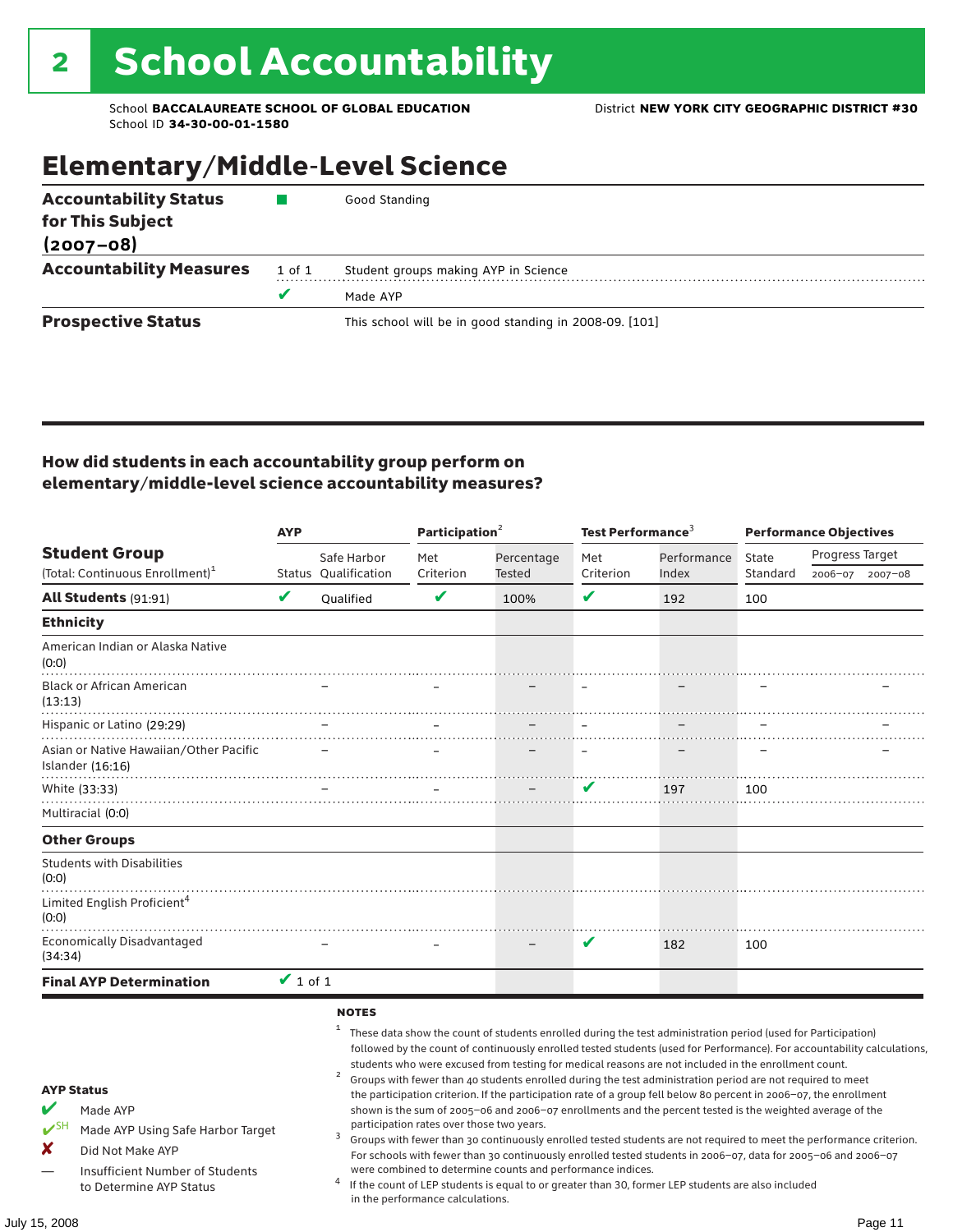### **Secondary-Level English Language Arts**

| <b>Accountability Status</b><br>for This Subject<br>$(2007 - 08)$ |        | Good Standing                                          |
|-------------------------------------------------------------------|--------|--------------------------------------------------------|
| <b>Accountability Measures</b>                                    | 2 of 2 | Student groups making AYP in English Language Arts     |
|                                                                   |        | Made AYP                                               |
| <b>Prospective Status</b>                                         |        | This school will be in good standing in 2008-09. [101] |

#### How did students in each accountability group perform on **secondary-level English Language Arts accountability measures?**

|                                                            | <b>AYP</b>    | Participation <sup>2</sup> |            | Test Performance <sup>3</sup> |                      | <b>Performance Objectives</b> |                    |             |
|------------------------------------------------------------|---------------|----------------------------|------------|-------------------------------|----------------------|-------------------------------|--------------------|-------------|
| <b>Student Group</b>                                       |               | Met                        | Percentage | Met<br>Criterion              | Performance<br>Index | Effective<br>AMO              | Safe Harbor Target |             |
| $(12th$ Graders: 2003 Cohort) <sup>1</sup>                 | <b>Status</b> | Criterion                  | Tested     |                               |                      |                               | 2006-07            | $2007 - 08$ |
| <b>All Students (51:51)</b>                                | V             | V                          | 100%       | V                             | 196                  | 146                           |                    |             |
| <b>Ethnicity</b>                                           |               |                            |            |                               |                      |                               |                    |             |
| American Indian or Alaska Native<br>(0:0)                  |               |                            |            |                               |                      |                               |                    |             |
| <b>Black or African American</b><br>(14:14)                |               |                            |            |                               |                      |                               |                    |             |
| Hispanic or Latino (11:13)                                 |               |                            |            |                               |                      |                               |                    |             |
| Asian or Native Hawaiian/Other Pacific<br>Islander (15:14) | $\sim$        |                            |            |                               |                      |                               |                    |             |
| White (11:10)                                              |               |                            |            |                               |                      |                               |                    |             |
| Multiracial (0:0)                                          |               |                            |            |                               |                      |                               |                    |             |
| <b>Other Groups</b>                                        |               |                            |            |                               |                      |                               |                    |             |
| <b>Students with Disabilities</b><br>(1:1)                 |               |                            |            |                               |                      |                               |                    |             |
| Limited English Proficient <sup>4</sup>                    |               |                            |            |                               |                      |                               |                    |             |
| (0:0)                                                      |               |                            |            |                               |                      |                               |                    |             |
| Economically Disadvantaged<br>(33:31)                      | ✔             |                            |            | V                             | 200                  | 142                           |                    |             |
| <b>Final AYP Determination</b>                             | $\vee$ 2 of 2 |                            |            |                               |                      |                               |                    |             |

#### notes

- <sup>1</sup> These data show the count of 12th graders in 2006–07 (used for Participation) followed by the count of students
- in the 2003 cohort (used for Performance).<br><sup>2</sup> Groups with fewer than 40 students in the 12th grade are not required to meet the participation criterion. If the participation rate of a group fell below 95 percent in 2006–07, the enrollment shown is the sum of 2005–06 and 2006–07 Grade 12 enrollments and the percent tested is the weighted average of the participation rates
- over those two years.  $^3$  For schools with fewer than 30 students in the 2003 cohort, data for 2002 and 2003 cohort members were combined to determine counts and PIs. For schools with 30 or more students in the 2003 cohort in the All Students
- group, groups with fewer than 30 students in the 2003 cohort are not required to meet the performance criterion. <sup>4</sup> If the count of LEP students is equal to or greater than 30, former LEP students are also included in the performance calculations.
- ‡ This student group did not make AYP in graduation rate; therefore, it did not qualify for Safe Harbor.
- $M$  Made AYP
- ◆ SH Made AYP Using Safe Harbor Target
- X Did Not Make AYP
- Insufficient Number of Students to Determine AYP Status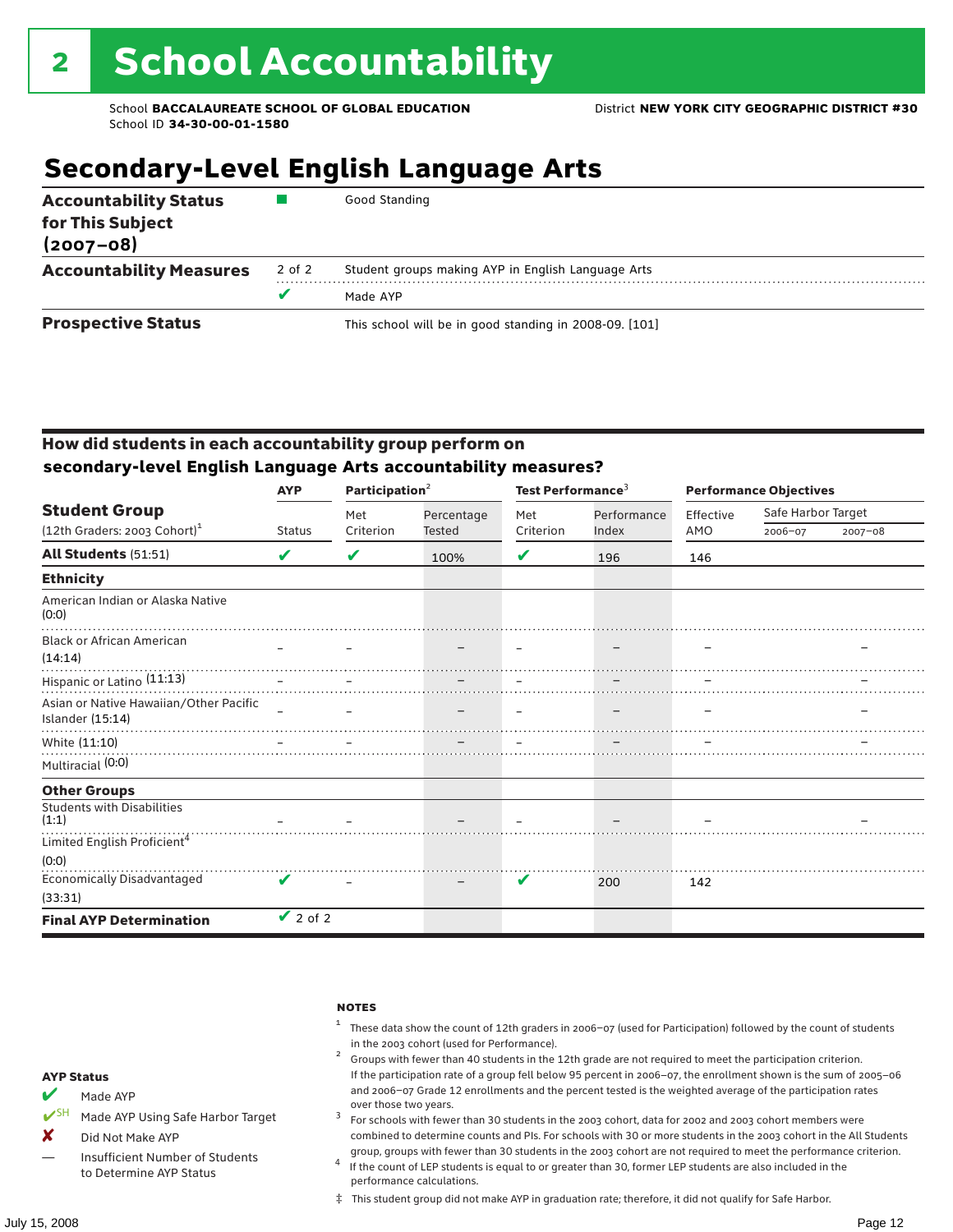### **Secondary-Level Mathematics**

| <b>Accountability Status</b><br>for This Subject<br>$(2007 - 08)$ |        | Good Standing                                          |
|-------------------------------------------------------------------|--------|--------------------------------------------------------|
| <b>Accountability Measures</b>                                    | 2 of 2 | Student groups making AYP in Mathematics               |
|                                                                   |        | Made AYP                                               |
| <b>Prospective Status</b>                                         |        | This school will be in good standing in 2008-09. [101] |

#### How did students in each accountability group perform on **secondary-level Mathematics accountability measures?**

|                                                            | <b>AYP</b>    | Participation <sup>2</sup> |            | Test Performance <sup>3</sup> |             | <b>Performance Objectives</b> |                    |             |
|------------------------------------------------------------|---------------|----------------------------|------------|-------------------------------|-------------|-------------------------------|--------------------|-------------|
| <b>Student Group</b>                                       |               | Met                        | Percentage | Met                           | Performance | Effective                     | Safe Harbor Target |             |
| $(12th$ Graders: 2003 Cohort) <sup>1</sup>                 | <b>Status</b> | Criterion                  | Tested     | Criterion                     | Index       | AMO                           | 2006-07            | $2007 - 08$ |
| <b>All Students (51:51)</b>                                | V             | V                          | 100%       | V                             | 200         | 139                           |                    |             |
| <b>Ethnicity</b>                                           |               |                            |            |                               |             |                               |                    |             |
| American Indian or Alaska Native<br>(0:0)                  |               |                            |            |                               |             |                               |                    |             |
| <b>Black or African American</b><br>(14:14)                |               |                            |            |                               |             |                               |                    |             |
| Hispanic or Latino (11:13)                                 |               |                            |            |                               |             |                               |                    |             |
| Asian or Native Hawaiian/Other Pacific<br>Islander (15:14) | $\equiv$      |                            |            |                               |             |                               |                    |             |
| White (11:10)                                              |               |                            |            |                               |             |                               |                    |             |
| Multiracial (0:0)                                          |               |                            |            |                               |             |                               |                    |             |
| <b>Other Groups</b>                                        |               |                            |            |                               |             |                               |                    |             |
| <b>Students with Disabilities</b><br>(1:1)                 |               |                            |            |                               |             |                               |                    |             |
| Limited English Proficient <sup>4</sup>                    |               |                            |            |                               |             |                               |                    |             |
| (0:0)                                                      |               |                            |            |                               |             |                               |                    |             |
| <b>Economically Disadvantaged</b><br>(33:31)               | V             |                            |            | V                             | 200         | 135                           |                    |             |
| <b>Final AYP Determination</b>                             | $\vee$ 2 of 2 |                            |            |                               |             |                               |                    |             |

#### notes

- <sup>1</sup> These data show the count of 12th graders in 2006–07 (used for Participation) followed by the count of students
- in the 2003 cohort (used for Performance).<br><sup>2</sup> Groups with fewer than 40 students in the 12th grade are not required to meet the participation criterion. If the participation rate of a group fell below 95 percent in 2006–07, the enrollment shown is the sum of 2005–06 and 2006–07 Grade 12 enrollments and the percent tested is the weighted average of the participation rates
- over those two years.  $^3$  For schools with fewer than 30 students in the 2003 cohort, data for 2002 and 2003 cohort members were combined to determine counts and PIs. For schools with 30 or more students in the 2003 cohort in the All Students
- group, groups with fewer than 30 students in the 2003 cohort are not required to meet the performance criterion. <sup>4</sup> If the count of LEP students is equal to or greater than 30, former LEP students are also included in the performance calculations.
- ‡ This student group did not make AYP in graduation rate; therefore, it did not qualify for Safe Harbor.
- $M$  Made AYP
- ◆ SH Made AYP Using Safe Harbor Target
- X Did Not Make AYP
- Insufficient Number of Students to Determine AYP Status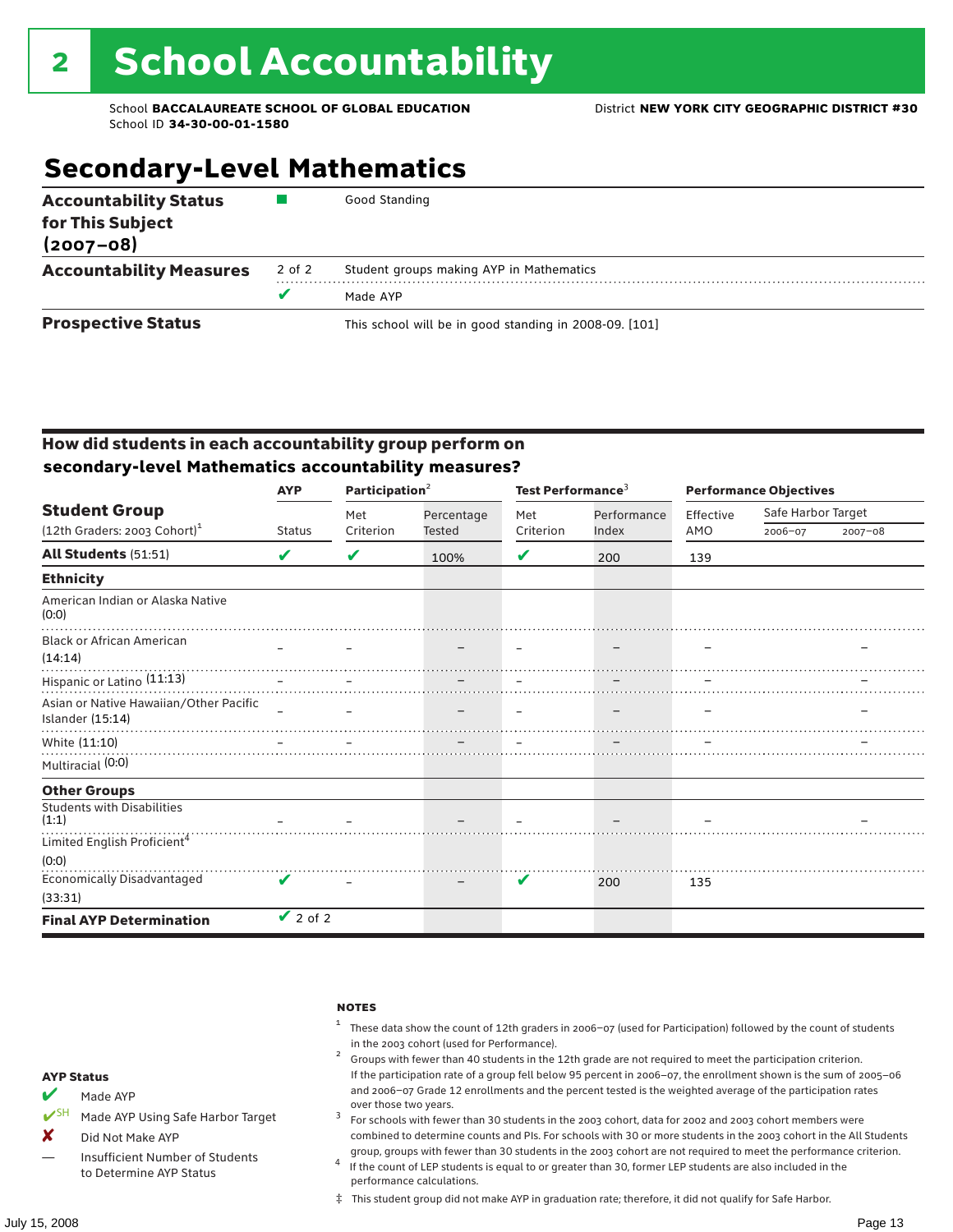# 2 School Accountability

School **BACCALAUREATE SCHOOL OF GLOBAL EDUCATION** District **NEW YORK CITY GEOGRAPHIC DISTRICT #30** School ID **34-30-00-01-1580**

### Graduation Rate

| <b>Accountability Status</b><br>for This Indicator<br>$(2007 - 08)$ |        | Good Standing                                          |
|---------------------------------------------------------------------|--------|--------------------------------------------------------|
| <b>Accountability Measures</b>                                      | 1 of 1 | Student groups making AYP in Graduation Rate           |
|                                                                     | v      | Made AYP                                               |
| <b>Prospective Status</b>                                           |        | This school will be in good standing in 2008-09. [101] |

#### How did students in each accountability group perform on graduation rate accountability measures?

|                                                            |               | <b>Graduation</b> |                   | <b>Objectives</b> |                 |         |  |
|------------------------------------------------------------|---------------|-------------------|-------------------|-------------------|-----------------|---------|--|
| <b>Student Group</b>                                       |               | Met               | Graduation        | State             | Progress Target |         |  |
| (Cohort Count) <sup>1</sup>                                | <b>AYP</b>    | Criterion         | Rate <sup>2</sup> | Standard          | 2006-07         | 2007-08 |  |
| All Students (54)                                          | $\mathbf v$   | V                 | 89%               | 55%               |                 |         |  |
| <b>Ethnicity</b>                                           |               |                   |                   |                   |                 |         |  |
| American Indian or<br>Alaska Native (1)                    |               |                   |                   |                   |                 |         |  |
| <b>Black or African</b><br>American (7)                    |               |                   |                   |                   |                 |         |  |
| Hispanic or<br>Latino (13)                                 |               |                   |                   |                   |                 |         |  |
| Asian or Native<br>Hawaiian/Other<br>Pacific Islander (20) |               |                   | .                 |                   |                 |         |  |
| White $(13)$                                               |               |                   |                   |                   |                 |         |  |
| Multiracial (0)                                            |               |                   |                   |                   |                 |         |  |
| <b>Other Groups</b>                                        |               |                   |                   |                   |                 |         |  |
| Students with<br>Disabilities (0)                          |               |                   |                   |                   |                 |         |  |
| Limited English<br>Proficient <sup>3</sup> $(0)$           |               |                   |                   |                   |                 |         |  |
| Economically<br>Disadvantaged (23)                         |               |                   |                   |                   |                 |         |  |
| <b>Final AYP</b><br><b>Determination</b>                   | $\vee$ 1 of 1 |                   |                   |                   |                 |         |  |

#### **NOTES**

<sup>1</sup> Graduation-rate cohort for each year includes all students in the accountability cohort in the previous year plus all students excluded from that accountability cohort solely because they transferred to a high school equivalency preparation program, approved

under Commissioner's Regulations 100.7.<br>
Percentage of the 2002 cohort that earned a local or Regents diploma by August 31, 2006.<br>
If the count of LEP students is equal to or greater than 30, former LEP students are also in the performance calculations.

### Graduation Rate Information

For a school or a district to make AYP in graduation rate, the percentage of 2002 graduation-rate cohort members earning a local or Regents diploma by August 31, 2006 for the "All Students" group must equal or exceed the Graduation-Rate Standard or the Graduation-Rate Progress Target for 2006–07.

The Graduation Rate Standard is the criterion value that represents a minimally satisfactory percentage of cohort members earning a local diploma. The State Graduation-Rate Standard for the 2002 cohort is 55 percent. The Commissioner may raise the Graduation-Rate Standard at his discretion in future years.

The 2006–07 Graduation-Rate Progress Target is calculated by adding one point to the percentage of the 2001 cohort earning a local or Regents diploma by August 31, 2005. The 2007–08 Graduation-Rate Progress Target is calculated by adding one point to the percentage of the 2002 cohort earning a local or Regents diploma by August 31, 2006. This target is provided for each group whose percentage earning a local or Regents diploma by August 31, 2006 is below the Graduation-Rate Standard in 2006–07 (55%). Groups with fewer than 30 cohort members are not subject to this criterion.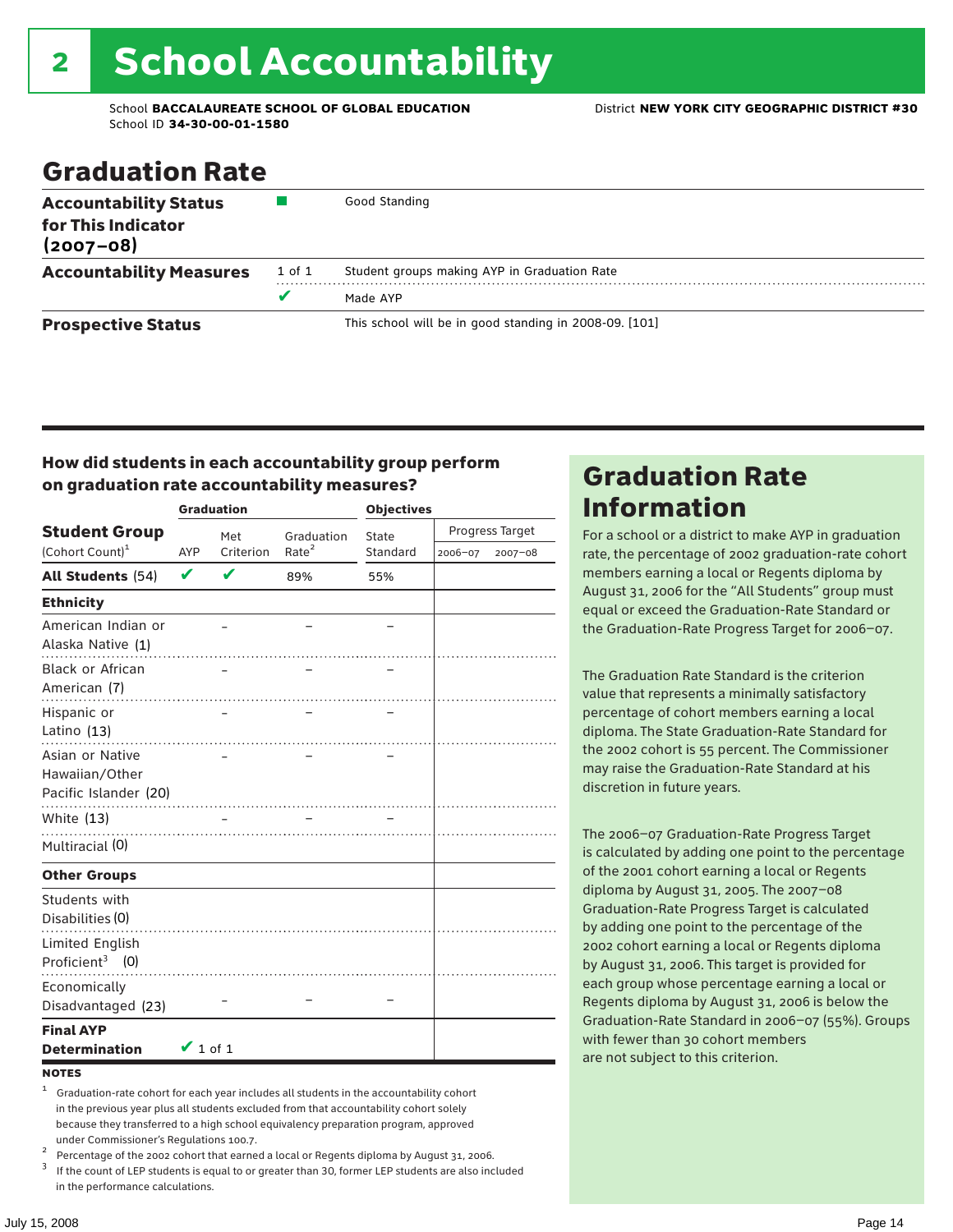### Summary of 2006–07 School Performance

Performance on the State assessments in English language arts, mathematics, and science at the elementary and middle levels is reported in terms of mean scores and the percentage of tested students scoring at or above Level 2, Level 3, and Level 4. Performance on the State assessments in ELA and mathematics at the secondary level is reported in terms of the percentage of students in a cohort scoring at these levels.

|                              |      | Percentage of students that<br>scored at or above Level 3 |      |    |  |  |
|------------------------------|------|-----------------------------------------------------------|------|----|--|--|
| <b>English Language Arts</b> | 0%   | 50%                                                       | 100% |    |  |  |
| Grade 7                      | 81%  |                                                           |      | 72 |  |  |
| Grade 8                      | 94%  |                                                           |      | 90 |  |  |
| <b>Mathematics</b>           |      |                                                           |      |    |  |  |
| Grade 7                      | 85%  |                                                           |      | 72 |  |  |
| Grade 8                      | 94%  |                                                           |      | 89 |  |  |
|                              |      | Percentage of students that<br>scored at or above Level 3 |      |    |  |  |
| <b>Secondary Level</b>       | 0%   | 50%                                                       | 100% |    |  |  |
| English                      | 98%  |                                                           |      | 53 |  |  |
| <b>Mathematics</b>           | 100% |                                                           |      | 53 |  |  |

#### About the Performance Level Descriptors

#### Level 1: Not Meeting Learning Standards.

Student performance does not demonstrate an understanding of the content expected in the subject and grade level.

#### Level 2: Partially Meeting Learning Standards.

Student performance demonstrates a partial understanding of the content expected in the subject and grade level.

#### Level 3: Meeting Learning Standards.

Student performance demonstrates an understanding of the content expected in the subject and grade level.

#### Level 4: Meeting Learning Standards with Distinction.

Student performance demonstrates a thorough understanding of the content expected in the subject and grade level.

#### How are Need/Resource Capacity (N/RC) categories determined?

Districts are divided into high, average, and low need categories based on their ability to meet the special needs of their students with local resources. Districts in the high need category are subdivided into four categories based on enrollment size and, in some cases, number of students per square mile. More information about the categories can be found in the *Report to the Governor and the Legislature on the Educational Status of the State's Schools* at www.emsc.nysed.gov/irts.

#### What are Similar Schools?

In this section, this school's performance is compared with that of similar schools.

Within each N/RC category, the Department identifies Similar Schools: schools that serve similar students and have similar resources. Each school report card compares the school's performance with that of similar schools. The following factors are considered in grouping schools: a) the grade level served by the school and b) rates of student poverty and limited English proficiency. Student poverty levels are indicated by determining the percentage of children in each school who participate in the free-lunch program. By combining these factors, a measure of student need is created and used to place schools into relatively low (lowest quartile), relatively high (highest quartile), and typical (mid-range) groups.

#### This School's Similar Schools Group: **37**

All schools in this group are New York City secondary level schools. The schools in this group are in the lower range of student needs for secondary level schools in this district.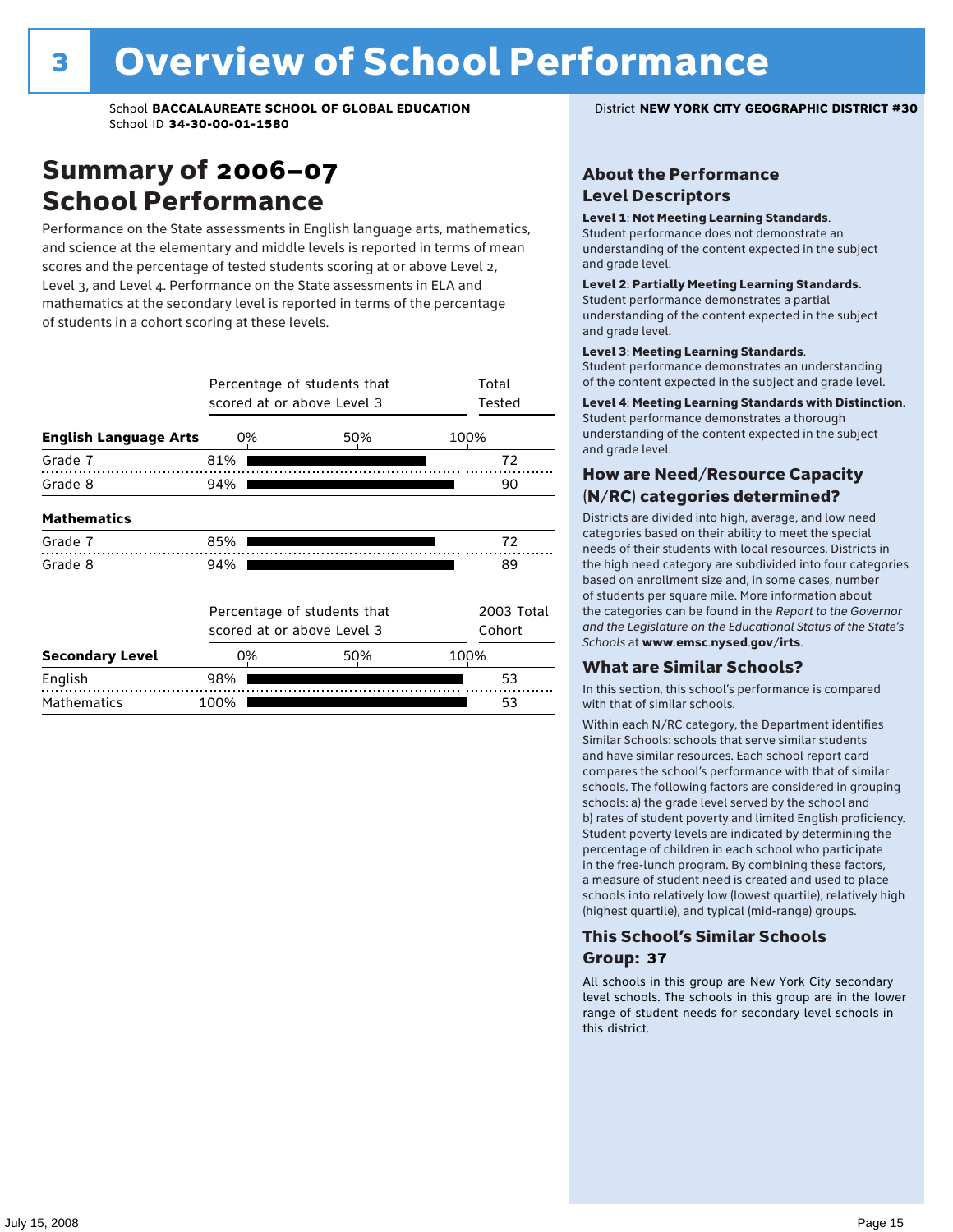## **This School's Results in Grade 7 English Language Arts**

|                                                                   |        | <b>This School</b>              |            |                | <b>Similar Schools</b>          |         |                |  |
|-------------------------------------------------------------------|--------|---------------------------------|------------|----------------|---------------------------------|---------|----------------|--|
|                                                                   |        | Percentage scoring at level(s): |            |                | Percentage scoring at level(s): |         |                |  |
|                                                                   |        | $2 - 4$                         | $3 - 4$    | $\overline{4}$ | $2 - 4$                         | $3 - 4$ | $\overline{4}$ |  |
| 2007 Mean Score: 672                                              | Range: | 600-790                         | 650-790    | 712-790        |                                 |         |                |  |
| 2006 Mean Score: 688<br>$\blacksquare$ 2006-07<br>2005-06<br>a ka | 100%   | 99% 100%                        | 94%<br>81% | 24%<br>8%      | 98% 98%                         | 77% 75% | 8% 14%         |  |
| Number of Tested Students:                                        |        | 95<br>71                        | 58<br>- 89 | 6<br>23        |                                 |         |                |  |
|                                                                   |        | song as Cabaal Vaax             |            |                | <b>DOOF OF CALABLYANK</b>       |         |                |  |

|                                                    |        | 2006-07 School Year |                                 | 2005-06 School Year |        |         |                                 |     |
|----------------------------------------------------|--------|---------------------|---------------------------------|---------------------|--------|---------|---------------------------------|-----|
| <b>Results by</b>                                  | Total  |                     | Percentage scoring at level(s): |                     | Total  |         | Percentage scoring at level(s): |     |
| <b>Student Group</b>                               | Tested | $2 - 4$             | $3 - 4$                         | 4                   | Tested | $2 - 4$ | $3 - 4$                         | 4   |
| <b>All Students</b>                                | 72     | 99%                 | 81%                             | 8%                  | 95     | 100%    | 94%                             | 24% |
| Female                                             | 39     | 100%                | 90%                             | 10%                 | 60     | 100%    | 95%                             | 28% |
| Male                                               | 33     | 97%                 | 70%                             | 6%                  | 35     | 100%    | 91%                             | 17% |
| American Indian or Alaska Native                   |        |                     |                                 |                     |        |         |                                 |     |
| <b>Black or African American</b>                   | 11     | 100%                | 64%                             | 0%                  | 15     | 100%    | 80%                             | 20% |
| Hispanic or Latino                                 | 26     | 96%                 | 73%                             | 4%                  | 29     | 100%    | 93%                             | 7%  |
| Asian or Native Hawaiian/Other<br>Pacific Islander | 7      | 100%                | 86%                             | 14%                 | 17     | 100%    | 100%                            | 41% |
| White                                              | 28     | 100%                | 93%                             | 14%                 | 34     | 100%    | 97%                             | 32% |
| Multiracial                                        |        |                     |                                 |                     |        |         |                                 |     |
| Small Group Totals                                 |        |                     |                                 |                     |        |         |                                 |     |
| <b>General-Education Students</b>                  | 72     | 99%                 | 81%                             | 8%                  | 95     | 100%    | 94%                             | 24% |
| <b>Students with Disabilities</b>                  |        |                     |                                 |                     |        |         |                                 |     |
| English Proficient                                 | 71     |                     |                                 |                     | 94     |         |                                 |     |
| Limited English Proficient                         | 1      |                     |                                 |                     | 1      |         |                                 |     |
| Economically Disadvantaged                         | 48     | 98%                 | 81%                             | 4%                  | 40     | 100%    | 88%                             | 15% |
| Not Disadvantaged                                  | 24     | 100%                | 79%                             | 17%                 | 55     | 100%    | 98%                             | 31% |
| Migrant                                            |        |                     |                                 |                     |        |         |                                 |     |
| Not Migrant                                        | 72     | 99%                 | 81%                             | 8%                  | 95     | 100%    | 94%                             | 24% |
|                                                    |        |                     |                                 |                     |        |         |                                 |     |

NOTES<br>The – symbol indicates that data for a group of students have been suppressed. If a group has fewer than five students,<br>data for that group and the next smallest group(s) are suppressed to protect the privacy of indi

| <b>Other</b>                                                                                         | 2006-07 School Year |                             |         |                | 2005-06 School Year                  |                             |         |                                           |
|------------------------------------------------------------------------------------------------------|---------------------|-----------------------------|---------|----------------|--------------------------------------|-----------------------------|---------|-------------------------------------------|
|                                                                                                      | Total               | Number scoring at level(s): |         |                | Total                                | Number scoring at level(s): |         |                                           |
| <b>Assessments</b>                                                                                   | Tested              | $2 - 4$                     | $3 - 4$ | $\overline{4}$ | Tested                               | $2 - 4$                     | $3 - 4$ | 4                                         |
| New York State Alternate Assessment<br>(NYSAA): Grade 7 Equivalent                                   |                     |                             |         |                | New NYSAA were developed in 2007, so |                             |         | 2006 and 2007 results cannot be compared. |
| New York State English as a Second<br>Language Achievement Test (NYSESLAT) <sup>+</sup> :<br>Grade 7 | 0                   | N/A                         | N/A     | N/A            | N/A                                  | N/A                         | N/A     | N/A                                       |

† These counts represent recently arrived LEP students who used the NYSESLAT to fulfill the English language arts participation requirement.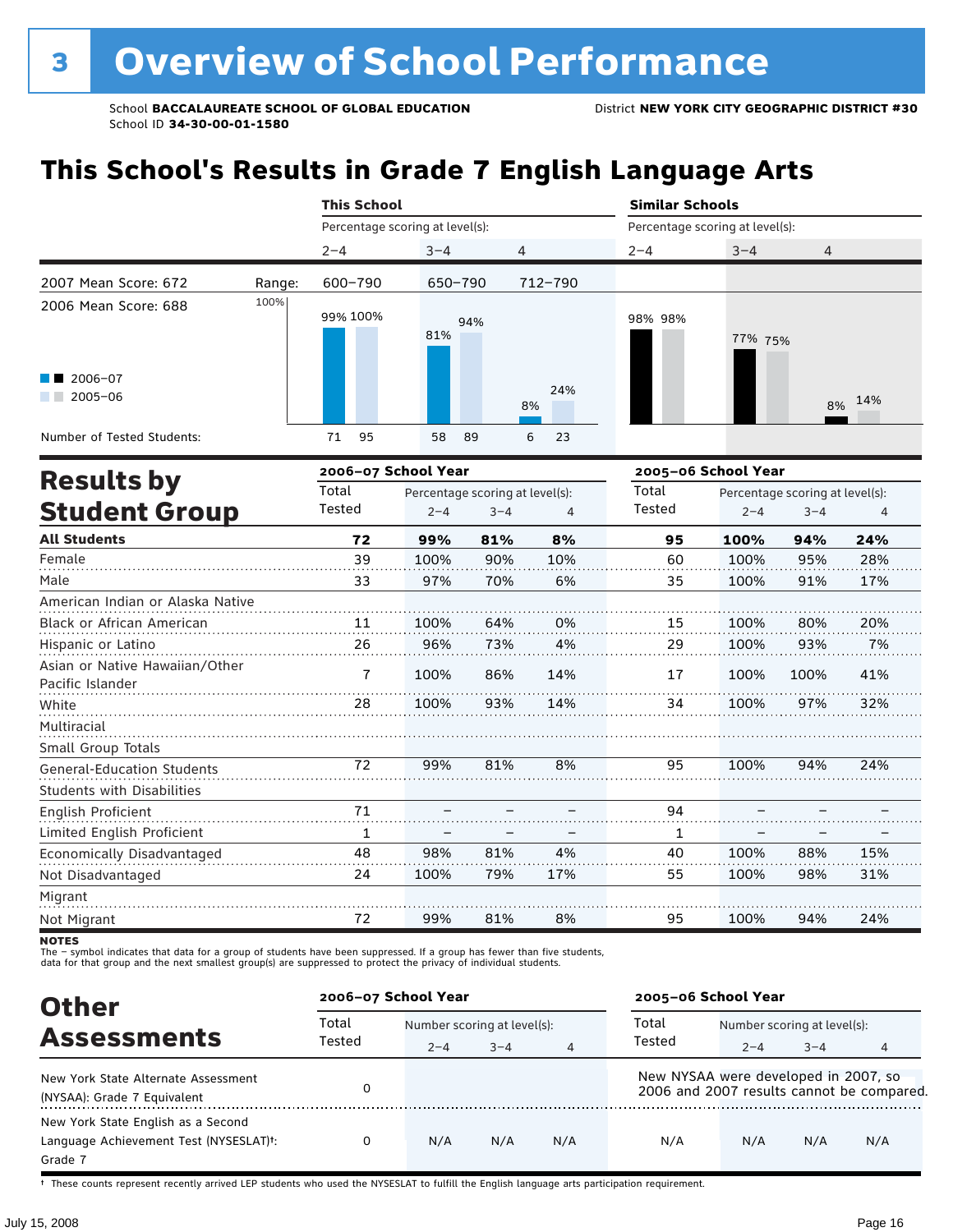## **This School's Results in Grade 7 Mathematics**

|                                                           |        | <b>This School</b>              |            |            | <b>Similar Schools</b> |                                 |         |
|-----------------------------------------------------------|--------|---------------------------------|------------|------------|------------------------|---------------------------------|---------|
|                                                           |        | Percentage scoring at level(s): |            |            |                        | Percentage scoring at level(s): |         |
|                                                           |        | $2 - 4$                         | $3 - 4$    | 4          | $2 - 4$                | $3 - 4$                         | 4       |
| 2007 Mean Score: 676                                      | Range: | 611-800                         | 650-800    | 693-800    |                        |                                 |         |
| 2006 Mean Score: 682<br>$\blacksquare$ 2006-07<br>2005-06 | 100%   | 100%100%                        | 94%<br>85% | 28% 25%    | 98% 97%                | 83%<br>75%                      | 24% 17% |
| Number of Tested Students:                                |        | 95<br>72                        | 61<br>89   | 20<br>- 24 |                        |                                 |         |
| Deedle ku                                                 |        | 2006-07 School Year             |            |            | 2005-06 School Year    |                                 |         |

|                                 | 2005–06 School Year |     |         | 2006–07 School Year             | <b>Results by</b> |                                                    |
|---------------------------------|---------------------|-----|---------|---------------------------------|-------------------|----------------------------------------------------|
| Percentage scoring at level(s): | Total               |     |         | Percentage scoring at level(s): | Total             |                                                    |
| $3 - 4$<br>$\overline{4}$       | Tested<br>$2 - 4$   | 4   | $3 - 4$ | $2 - 4$                         | Tested            | <b>Student Group</b>                               |
| 25%<br>94%                      | 95<br>100%          | 28% | 85%     | 100%                            | 72                | <b>All Students</b>                                |
| 93%<br>27%                      | 60<br>100%          | 31% | 90%     | 100%                            | 39                | Female                                             |
| 23%<br>94%                      | 100%<br>35          | 24% | 79%     | 100%                            | 33                | Male                                               |
|                                 |                     |     |         |                                 |                   | American Indian or Alaska Native                   |
| 80%<br>13%                      | 15<br>100%          | 0%  | 73%     | 100%                            | 11                | Black or African American                          |
| 97%<br>17%                      | 100%<br>29          | 19% | 85%     | 100%                            | 26                | Hispanic or Latino                                 |
| 94%<br>35%                      | 17<br>100%          | 29% | 71%     | 100%                            | 7                 | Asian or Native Hawaiian/Other<br>Pacific Islander |
| 32%<br>97%                      | 34<br>100%          | 46% | 93%     | 100%                            | 28                | White                                              |
|                                 |                     |     |         |                                 |                   | Multiracial                                        |
|                                 |                     |     |         |                                 |                   | Small Group Totals                                 |
| 25%<br>94%                      | 95<br>100%          | 28% | 85%     | 100%                            | 72                | <b>General-Education Students</b>                  |
|                                 |                     |     |         |                                 |                   | <b>Students with Disabilities</b>                  |
|                                 | 94                  |     |         |                                 | 71                | English Proficient                                 |
|                                 | 1                   |     |         |                                 | 1                 | Limited English Proficient                         |
| 90%<br>18%                      | 40<br>100%          | 23% | 83%     | 100%                            | 48                | Economically Disadvantaged                         |
| 31%<br>96%                      | 100%<br>55          | 38% | 88%     | 100%                            | 24                | Not Disadvantaged                                  |
|                                 |                     |     |         |                                 |                   | Migrant                                            |
| 94%<br>25%                      | 95<br>100%          | 28% | 85%     | 100%                            | 72                | Not Migrant                                        |
|                                 |                     |     |         |                                 |                   |                                                    |

**NOTES** 

The – symbol indicates that data for a group of students have been suppressed. If a group has fewer than five students,<br>data for that group and the next smallest group(s) are suppressed to protect the privacy of individual

| <b>Other</b>                                                       | 2006-07 School Year |         |                                        | 2005-06 School Year                  |                                        |         |                                           |  |
|--------------------------------------------------------------------|---------------------|---------|----------------------------------------|--------------------------------------|----------------------------------------|---------|-------------------------------------------|--|
| <b>Assessments</b>                                                 | Total<br>Tested     | $2 - 4$ | Number scoring at level(s):<br>$3 - 4$ | Total<br>Tested                      | Number scoring at level(s):<br>$2 - 4$ | $3 - 4$ |                                           |  |
| New York State Alternate Assessment<br>(NYSAA): Grade 7 Equivalent |                     |         |                                        | New NYSAA were developed in 2007, so |                                        |         | 2006 and 2007 results cannot be compared. |  |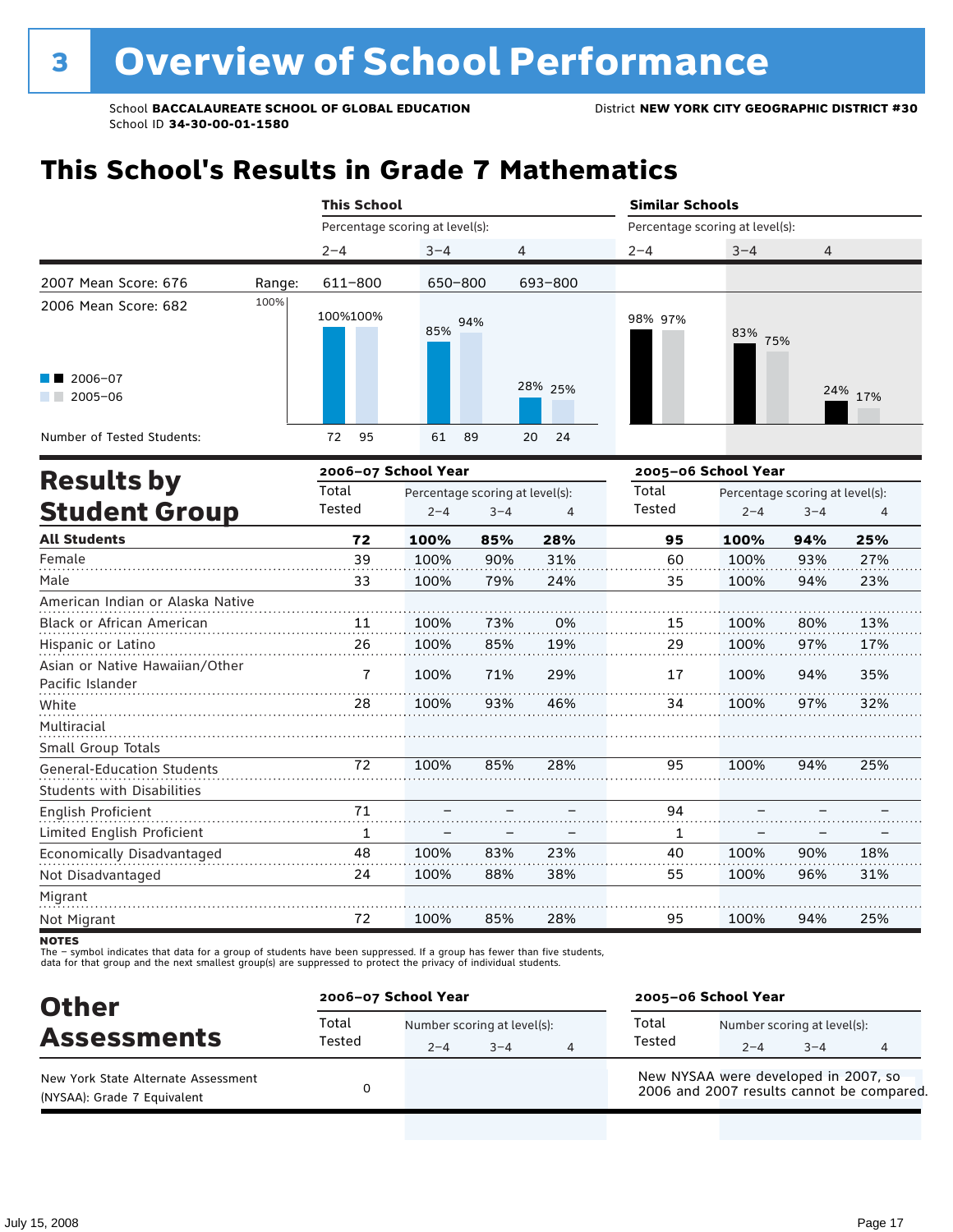## **This School's Results in Grade 8 English Language Arts**

|                            |        | <b>This School</b>              |          |                                               | <b>Similar Schools</b>          |            |        |
|----------------------------|--------|---------------------------------|----------|-----------------------------------------------|---------------------------------|------------|--------|
|                            |        | Percentage scoring at level(s): |          |                                               | Percentage scoring at level(s): |            |        |
|                            |        | $2 - 4$                         | $3 - 4$  | $\overline{4}$                                | $2 - 4$                         | $3 - 4$    | 4      |
| 2007 Mean Score: 686       | Range: | 602-790                         | 650-790  | 715-790                                       |                                 |            |        |
| 2006 Mean Score: 687       | 100%   | 100% 99%                        | 94% 96%  |                                               | 99% 97%                         | 77%<br>66% |        |
| $\blacksquare$ 2006-07     |        |                                 |          |                                               |                                 |            |        |
| 2005-06                    |        |                                 |          | 13% 11%                                       |                                 |            | 10% 6% |
| Number of Tested Students: |        | 72<br>90                        | 85<br>70 | $\overline{\phantom{a}}$ 8<br>12 <sup>2</sup> |                                 |            |        |

|                                                    |        | 2006-07 School Year |                                 | 2005-06 School Year |        |         |                                 |     |
|----------------------------------------------------|--------|---------------------|---------------------------------|---------------------|--------|---------|---------------------------------|-----|
| <b>Results by</b>                                  | Total  |                     | Percentage scoring at level(s): |                     | Total  |         | Percentage scoring at level(s): |     |
| <b>Student Group</b>                               | Tested | $2 - 4$             | $3 - 4$                         | 4                   | Tested | $2 - 4$ | $3 - 4$                         | 4   |
| <b>All Students</b>                                | 90     | 100%                | 94%                             | 13%                 | 73     | 99%     | 96%                             | 11% |
| Female                                             | 56     | 100%                | 96%                             | 14%                 | 45     | 98%     | 96%                             | 13% |
| Male                                               | 34     | 100%                | 91%                             | 12%                 | 28     | 100%    | 96%                             | 7%  |
| American Indian or Alaska Native                   |        |                     |                                 |                     |        |         |                                 |     |
| <b>Black or African American</b>                   | 13     | 100%                | 85%                             | 8%                  | 6      | 83%     | 83%                             | 0%  |
| Hispanic or Latino                                 | 29     | 100%                | 93%                             | 10%                 | 22     | 100%    | 95%                             | 9%  |
| Asian or Native Hawaiian/Other<br>Pacific Islander | 16     | 100%                | 94%                             | 6%                  | 18     | 100%    | 100%                            | 22% |
| White                                              | 32     | 100%                | 100%                            | 22%                 | 27     | 100%    | 96%                             | 7%  |
| Multiracial                                        |        |                     |                                 |                     |        |         |                                 |     |
| Small Group Totals                                 |        |                     |                                 |                     |        |         |                                 |     |
| <b>General-Education Students</b>                  | 90     | 100%                | 94%                             | 13%                 | 73     | 99%     | 96%                             | 11% |
| <b>Students with Disabilities</b>                  |        |                     |                                 |                     |        |         |                                 |     |
| English Proficient                                 | 90     | 100%                | 94%                             | 13%                 | 73     | 99%     | 96%                             | 11% |
| Limited English Proficient                         |        |                     |                                 |                     |        |         |                                 |     |
| Economically Disadvantaged                         | 34     | 100%                | 85%                             | 0%                  | 35     | 97%     | 94%                             | 11% |
| Not Disadvantaged                                  | 56     | 100%                | 100%                            | 21%                 | 38     | 100%    | 97%                             | 11% |
| Migrant                                            |        |                     |                                 |                     |        |         |                                 |     |
| Not Migrant                                        | 90     | 100%                | 94%                             | 13%                 | 73     | 99%     | 96%                             | 11% |

**NOTES** 

The – symbol indicates that data for a group of students have been suppressed. If a group has fewer than five students,<br>data for that group and the next smallest group(s) are suppressed to protect the privacy of individual

| <b>Other</b>                                                                                         | 2006-07 School Year |         |                             |                | 2005-06 School Year                  |                             |         |                                           |
|------------------------------------------------------------------------------------------------------|---------------------|---------|-----------------------------|----------------|--------------------------------------|-----------------------------|---------|-------------------------------------------|
|                                                                                                      | Total               |         | Number scoring at level(s): |                |                                      | Number scoring at level(s): |         |                                           |
| <b>Assessments</b>                                                                                   | Tested              | $2 - 4$ | $3 - 4$                     | $\overline{4}$ | Tested                               | $2 - 4$                     | $3 - 4$ | 4                                         |
| New York State Alternate Assessment<br>(NYSAA): Grade 8 Equivalent                                   |                     |         |                             |                | New NYSAA were developed in 2007, so |                             |         | 2006 and 2007 results cannot be compared. |
| New York State English as a Second<br>Language Achievement Test (NYSESLAT) <sup>+</sup> :<br>Grade 8 | 0                   | N/A     | N/A                         | N/A            | N/A                                  | N/A                         | N/A     | N/A                                       |

† These counts represent recently arrived LEP students who used the NYSESLAT to fulfill the English language arts participation requirement.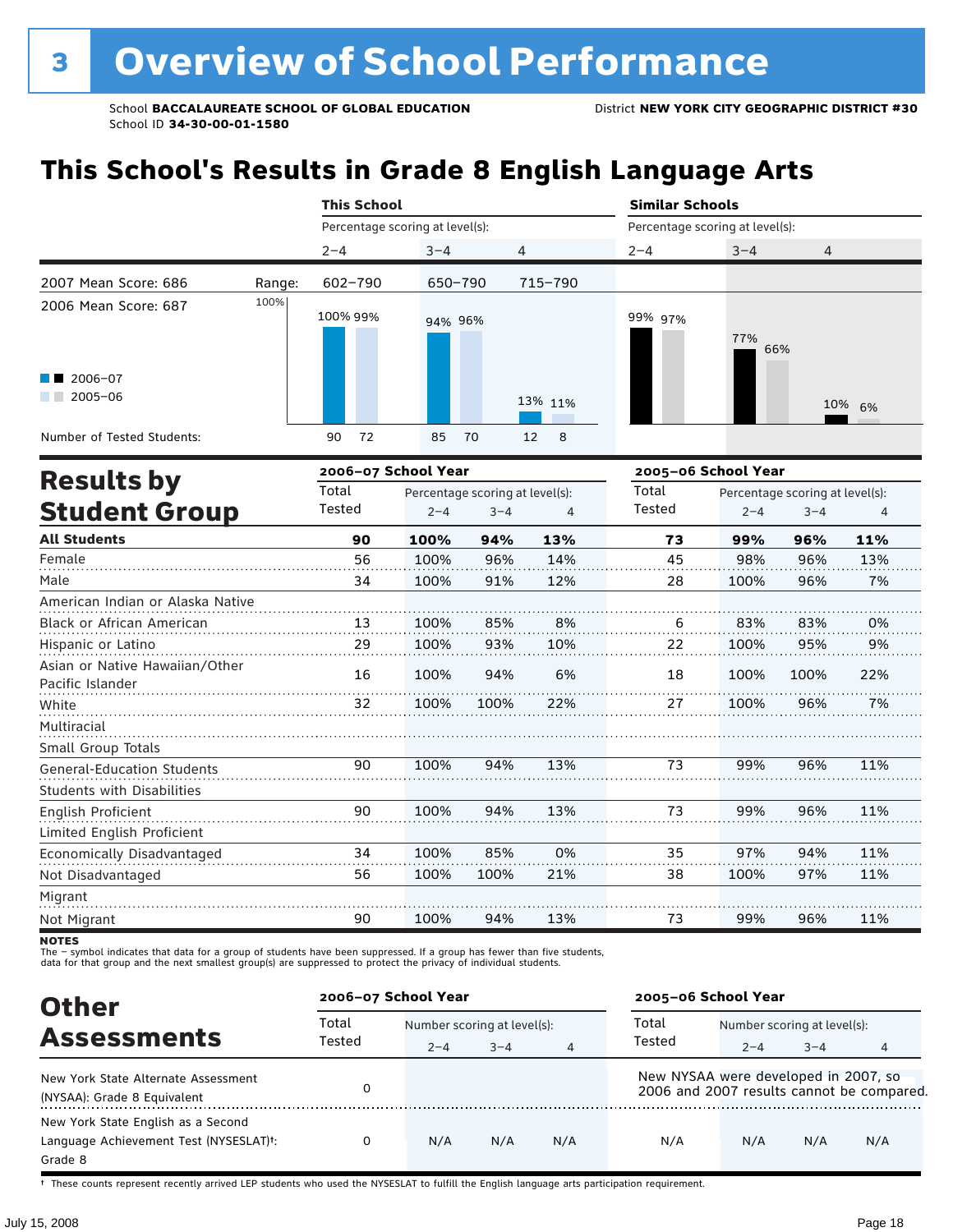## **This School's Results in Grade 8 Mathematics**

|                                                               |        | <b>This School</b>              |          |         | <b>Similar Schools</b> |                                 |           |
|---------------------------------------------------------------|--------|---------------------------------|----------|---------|------------------------|---------------------------------|-----------|
|                                                               |        | Percentage scoring at level(s): |          |         |                        | Percentage scoring at level(s): |           |
|                                                               |        | $2 - 4$                         | $3 - 4$  | 4       | $2 - 4$                | $3 - 4$                         | 4         |
| 2007 Mean Score: 684                                          | Range: | 616-775                         | 650-775  | 701-775 |                        |                                 |           |
| 2006 Mean Score: 687<br>$\blacksquare$ 2006-07<br>$2005 - 06$ | 100%   | 100% 99%                        | 94% 97%  | 18% 23% | 96% 92%                | 71% 64%                         | 19%<br>9% |
| Number of Tested Students:                                    |        | 73<br>89                        | 72<br>84 | 16 17   |                        |                                 |           |
| Deedle ku                                                     |        | 2006-07 School Year             |          |         |                        | 2005-06 School Year             |           |

|        |                                 |         | 2005–06 School Year |        |         |                                 |                |
|--------|---------------------------------|---------|---------------------|--------|---------|---------------------------------|----------------|
| Total  | Percentage scoring at level(s): |         |                     | Total  |         | Percentage scoring at level(s): |                |
| Tested | $2 - 4$                         | $3 - 4$ | 4                   | Tested | $2 - 4$ | $3 - 4$                         | $\overline{4}$ |
| 89     | 100%                            | 94%     | 18%                 | 74     | 99%     | 97%                             | 23%            |
| 55     | 100%                            | 96%     | 18%                 | 45     | 98%     | 96%                             | 20%            |
| 34     | 100%                            | 91%     | 18%                 | 29     | 100%    | 100%                            | 28%            |
|        |                                 |         |                     |        |         |                                 |                |
| 13     | 100%                            | 77%     | 15%                 | 6      | 83%     | 83%                             | 0%             |
| 29     | 100%                            | 97%     | 17%                 | 23     | 100%    | 96%                             | 17%            |
| 16     | 100%                            | 94%     | 25%                 | 18     | 100%    | 100%                            | 39%            |
| 31     | 100%                            | 100%    | 16%                 | 27     | 100%    | 100%                            | 22%            |
|        |                                 |         |                     |        |         |                                 |                |
|        |                                 |         |                     |        |         |                                 |                |
| 89     | 100%                            | 94%     | 18%                 | 74     | 99%     | 97%                             | 23%            |
|        |                                 |         |                     |        |         |                                 |                |
| 89     | 100%                            | 94%     | 18%                 | 73     |         |                                 |                |
|        |                                 |         |                     | 1      |         |                                 |                |
| 34     | 100%                            | 91%     | 12%                 | 36     | 97%     | 94%                             | 17%            |
| 55     | 100%                            | 96%     | 22%                 | 38     | 100%    | 100%                            | 29%            |
|        |                                 |         |                     |        |         |                                 |                |
| 89     | 100%                            | 94%     | 18%                 | 74     | 99%     | 97%                             | 23%            |
|        |                                 |         |                     |        |         |                                 |                |

**NOTES** 

The – symbol indicates that data for a group of students have been suppressed. If a group has fewer than five students,<br>data for that group and the next smallest group(s) are suppressed to protect the privacy of individual

| <b>Other</b>                                                       | 2006-07 School Year |                                        |         |   | 2005-06 School Year                                                               |                                        |         |  |  |
|--------------------------------------------------------------------|---------------------|----------------------------------------|---------|---|-----------------------------------------------------------------------------------|----------------------------------------|---------|--|--|
| <b>Assessments</b>                                                 | Total<br>Tested     | Number scoring at level(s):<br>$2 - 4$ | $3 - 4$ | 4 | Total<br>Tested                                                                   | Number scoring at level(s):<br>$2 - 4$ | $3 - 4$ |  |  |
| New York State Alternate Assessment<br>(NYSAA): Grade 8 Equivalent |                     |                                        |         |   | New NYSAA were developed in 2007, so<br>2006 and 2007 results cannot be compared. |                                        |         |  |  |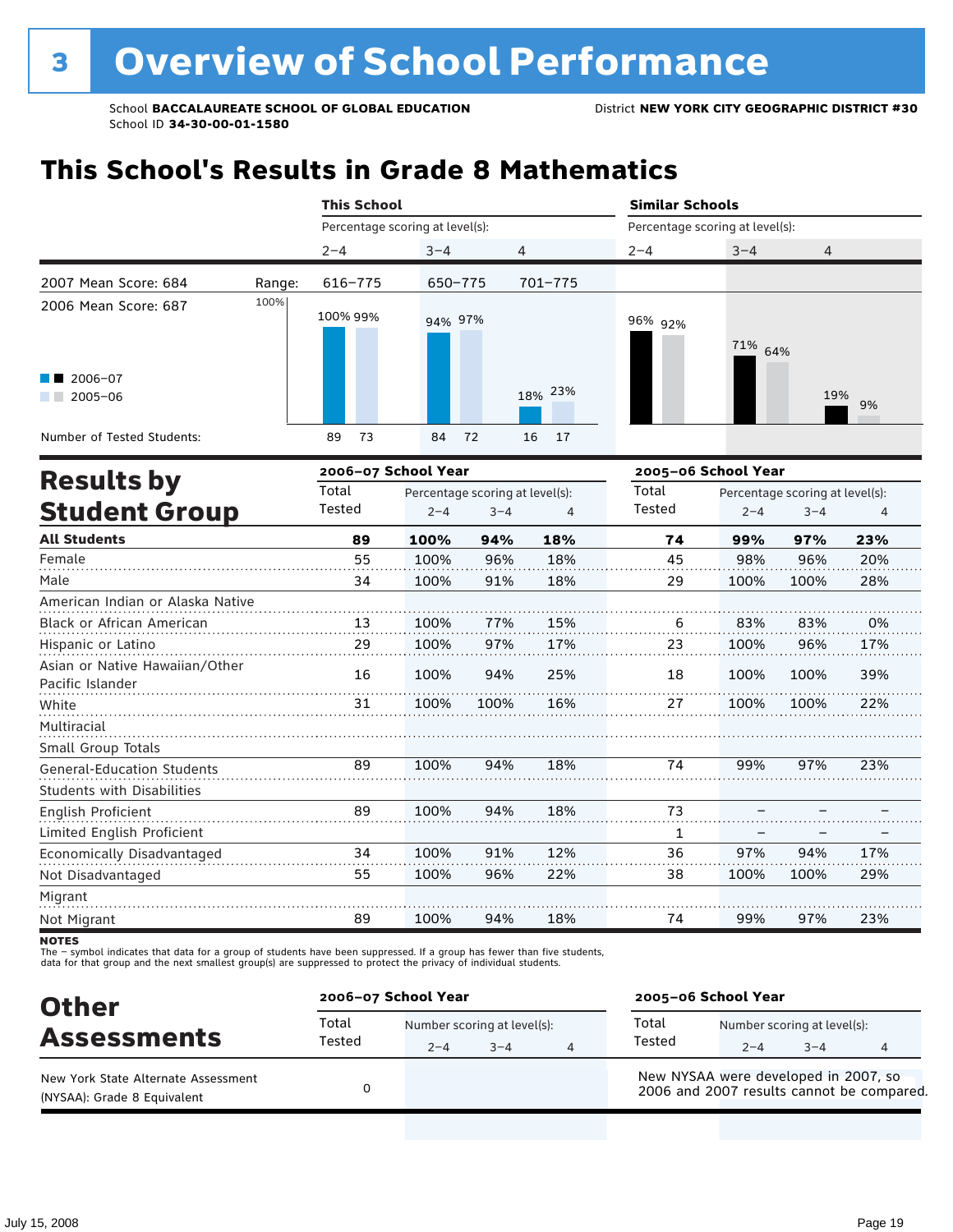## **This School's Results in Grade 8 Science**

|                                                                                                                                         | <b>This School</b> |                                 |                                 | <b>Similar Schools</b> |                                 |                                 |  |
|-----------------------------------------------------------------------------------------------------------------------------------------|--------------------|---------------------------------|---------------------------------|------------------------|---------------------------------|---------------------------------|--|
|                                                                                                                                         |                    | Percentage scoring at level(s): |                                 |                        | Percentage scoring at level(s): |                                 |  |
|                                                                                                                                         | $2 - 4$            | $3 - 4$                         | 4                               | $2 - 4$                | $3 - 4$                         | 4                               |  |
|                                                                                                                                         |                    |                                 |                                 |                        |                                 |                                 |  |
| 100%                                                                                                                                    |                    |                                 |                                 |                        |                                 |                                 |  |
|                                                                                                                                         | 97%                | 96%                             |                                 | 94%                    |                                 |                                 |  |
|                                                                                                                                         |                    |                                 |                                 |                        | 71%                             |                                 |  |
|                                                                                                                                         |                    |                                 |                                 |                        |                                 |                                 |  |
| 2006-07<br>$\blacksquare$ 2005-06                                                                                                       |                    |                                 | 20%                             |                        |                                 | 19%                             |  |
|                                                                                                                                         |                    |                                 |                                 |                        |                                 |                                 |  |
| Number of Tested Students:                                                                                                              | 88                 | 87                              | 18                              |                        |                                 |                                 |  |
| <b>Results by</b>                                                                                                                       |                    | 2006-07 School Year             |                                 |                        | 2005-06 School Year             |                                 |  |
|                                                                                                                                         | Total              |                                 | Percentage scoring at level(s): | Total                  |                                 | Percentage scoring at level(s): |  |
| <b>Student Group</b>                                                                                                                    | Tested             | $2 - 4$                         | $3 - 4$<br>4                    | Tested                 | $2 - 4$                         | $3 - 4$<br>$\overline{4}$       |  |
| <b>All Students</b>                                                                                                                     |                    |                                 |                                 |                        |                                 |                                 |  |
| Female                                                                                                                                  |                    |                                 |                                 |                        |                                 |                                 |  |
| Male                                                                                                                                    |                    |                                 |                                 |                        |                                 |                                 |  |
| American Indian or Alaska Native                                                                                                        |                    |                                 |                                 |                        |                                 |                                 |  |
| Black or African American                                                                                                               |                    |                                 |                                 |                        |                                 |                                 |  |
| Hispanic or Latino                                                                                                                      |                    |                                 |                                 |                        |                                 |                                 |  |
| Asian or Native Hawaiian/Other                                                                                                          |                    |                                 |                                 |                        |                                 |                                 |  |
| Pacific Islander                                                                                                                        |                    |                                 |                                 |                        |                                 |                                 |  |
| White                                                                                                                                   |                    |                                 |                                 |                        |                                 |                                 |  |
| Multiracial<br>Small Group Totals                                                                                                       |                    |                                 |                                 |                        |                                 |                                 |  |
| General-Education Students                                                                                                              |                    |                                 |                                 |                        |                                 |                                 |  |
| <b>Students with Disabilities</b>                                                                                                       |                    |                                 |                                 |                        |                                 |                                 |  |
| English Proficient                                                                                                                      |                    |                                 |                                 |                        |                                 |                                 |  |
| Limited English Proficient                                                                                                              |                    |                                 |                                 |                        |                                 |                                 |  |
| Economically Disadvantaged                                                                                                              |                    |                                 |                                 |                        |                                 |                                 |  |
| Not Disadvantaged                                                                                                                       |                    |                                 |                                 |                        |                                 |                                 |  |
| Migrant                                                                                                                                 |                    |                                 |                                 |                        |                                 |                                 |  |
| Not Migrant                                                                                                                             |                    |                                 |                                 |                        |                                 |                                 |  |
| <b>NOTES</b><br>The - symbol indicates that data for a group of students have been suppressed. If a group has fewer than five students, |                    |                                 |                                 |                        |                                 |                                 |  |

The – symbol indicates that data for a group of students have been suppressed. If a group has fewer than five students,<br>data for that group and the next smallest group(s) are suppressed to protect the privacy of individual

| <b>Other</b>                                                       | 2006-07 School Year |                                                        |    |    | 2005-06 School Year                                                               |                                                   |  |  |  |
|--------------------------------------------------------------------|---------------------|--------------------------------------------------------|----|----|-----------------------------------------------------------------------------------|---------------------------------------------------|--|--|--|
| <b>Assessments</b>                                                 | Total<br>Tested     | Number scoring at level(s):<br>$3 - 4$<br>$2 - 4$<br>4 |    |    | Total<br>Tested                                                                   | Number scoring at level(s):<br>$3 - 4$<br>$2 - 4$ |  |  |  |
| New York State Alternate Assessment<br>(NYSAA): Grade 8 Equivalent |                     |                                                        |    |    | New NYSAA were developed in 2007, so<br>2006 and 2007 results cannot be compared. |                                                   |  |  |  |
| <b>Regents Science</b>                                             | 91                  | 88                                                     | 87 | 18 |                                                                                   |                                                   |  |  |  |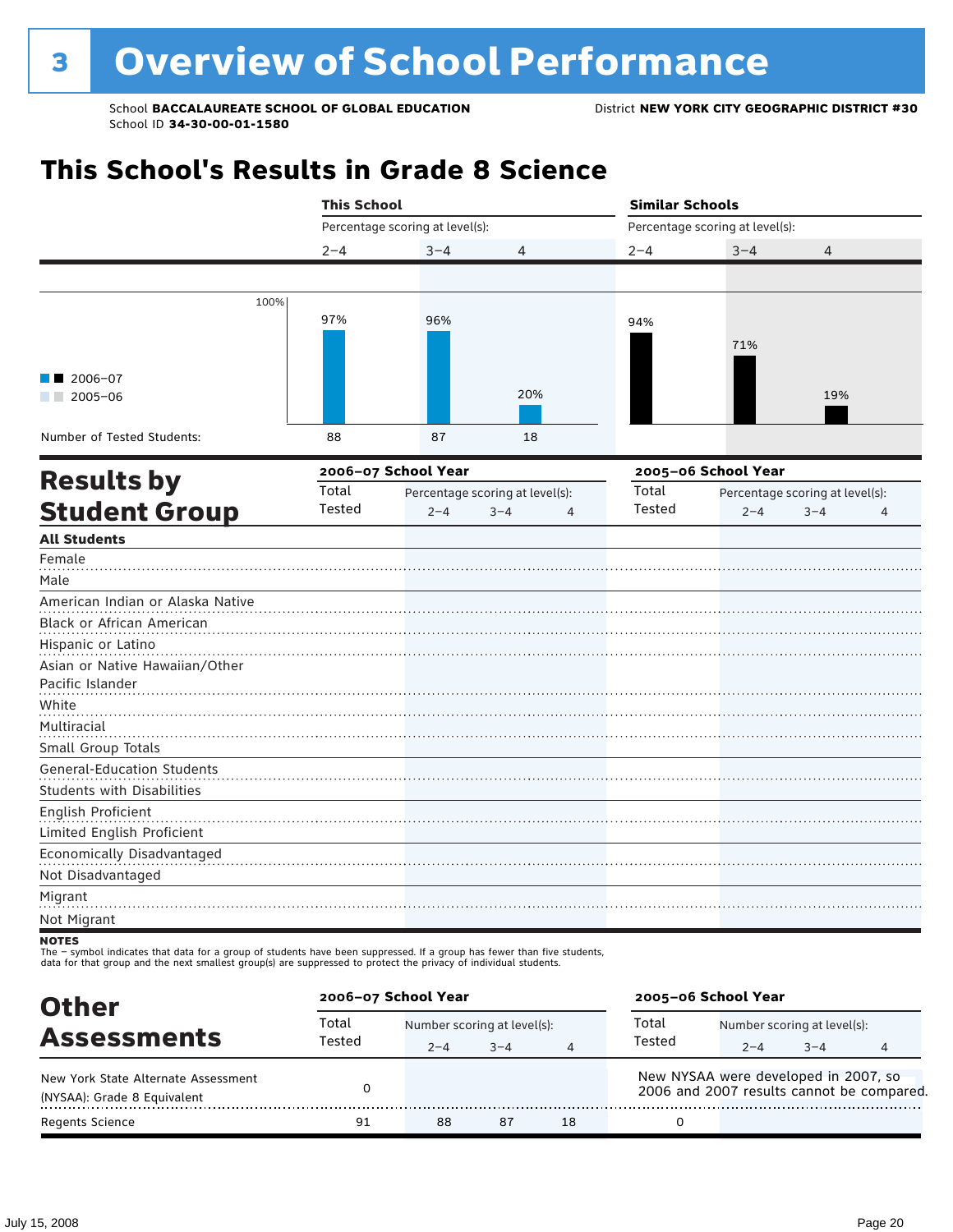### **This School's Total Cohort\* Results in Secondary-Level English after Four Years of Instruction**

|                                                   | <b>This School</b> |                                 |                | <b>Similar Schools</b>          |         |                |  |  |  |
|---------------------------------------------------|--------------------|---------------------------------|----------------|---------------------------------|---------|----------------|--|--|--|
|                                                   |                    | Percentage scoring at level(s): |                | Percentage scoring at level(s): |         |                |  |  |  |
|                                                   | $2 - 4$            | $3 - 4$                         | $\overline{4}$ | $2 - 4$                         | $3 - 4$ | $\overline{4}$ |  |  |  |
|                                                   |                    |                                 |                |                                 |         |                |  |  |  |
| 100%<br>$\blacksquare$ 2003 Cohort<br>2002 Cohort | 98% <sub>93%</sub> | 98% 93%                         | 77%<br>46%     | 91% 88%                         | 88% 84% | 39% 39%        |  |  |  |

|                                                    | 2003 Cohort |         |                                 |     | 2002 Cohort** |                                 |         |     |  |
|----------------------------------------------------|-------------|---------|---------------------------------|-----|---------------|---------------------------------|---------|-----|--|
| <b>Results by</b>                                  | Number      |         | Percentage scoring at level(s): |     | Number        | Percentage scoring at level(s): |         |     |  |
| <b>Student Group</b>                               | of Students | $2 - 4$ | $3 - 4$                         | 4   | of Students   | $2 - 4$                         | $3 - 4$ | 4   |  |
| <b>All Students</b>                                | 53          | 98%     | 98%                             | 77% | 54            | 93%                             | 93%     | 46% |  |
| Female                                             | 35          | 100%    | 100%                            | 74% | 30            | 97%                             | 97%     | 60% |  |
| Male                                               | 18          | 94%     | 94%                             | 83% | 24            | 88%                             | 88%     | 29% |  |
| American Indian or Alaska Native                   |             |         |                                 |     | 1             |                                 |         |     |  |
| <b>Black or African American</b>                   | 15          | 100%    | 100%                            | 87% | 7             |                                 |         |     |  |
| Hispanic or Latino                                 | 13          | 92%     | 92%                             | 77% | 13            | 92%                             | 92%     | 46% |  |
| Asian or Native Hawaiian/Other<br>Pacific Islander | 14          | 100%    | 100%                            | 57% | 20            | 95%                             | 95%     | 35% |  |
| White                                              | 11          | 100%    | 100%                            | 91% | 13            | 92%                             | 92%     | 69% |  |
| Multiracial                                        |             |         |                                 |     |               |                                 |         |     |  |
| Small Group Totals                                 |             |         |                                 |     | 8             | 88%                             | 88%     | 38% |  |
| <b>General-Education Students</b>                  | 52          |         |                                 |     | 54            | 93%                             | 93%     | 46% |  |
| <b>Students with Disabilities</b>                  | 1           |         |                                 |     |               |                                 |         |     |  |
| English Proficient                                 | 53          | 98%     | 98%                             | 77% | 53            |                                 |         |     |  |
| Limited English Proficient                         |             |         |                                 |     | 1             |                                 |         |     |  |
| Economically Disadvantaged                         | 33          | 100%    | 100%                            | 70% | 23            | 96%                             | 96%     | 48% |  |
| Not Disadvantaged                                  | 20          | 95%     | 95%                             | 90% | 31            | 90%                             | 90%     | 45% |  |
| Migrant                                            |             |         |                                 |     |               |                                 |         |     |  |
| Not Migrant                                        |             |         |                                 |     | 54            | 93%                             | 93%     | 46% |  |

**NOTES** 

The – symbol indicates that data for a group of students have been suppressed. If a group has fewer than five students,<br>data for that group and the next smallest group(s) are suppressed to protect the privacy of individual

| <b>Other</b>                                                               | 2003 Cohort           |         |                                        | 2002 Cohort           |         |                                        |   |  |
|----------------------------------------------------------------------------|-----------------------|---------|----------------------------------------|-----------------------|---------|----------------------------------------|---|--|
| <b>Assessments</b>                                                         | Number<br>of Students | $2 - 4$ | Number scoring at level(s):<br>$3 - 4$ | Number<br>of Students | $2 - 4$ | Number scoring at level(s):<br>$3 - 4$ | 4 |  |
| New York State Alternate Assessment<br>(NYSAA): High School Equivalent *** |                       |         |                                        |                       |         |                                        |   |  |

\* A total cohort consists of all students who first entered Grade 9 in a particular year, and all ungraded students with disabilities who reached their seventeenth birthday in that year, and were enrolled in the school/district for five months. Students are excluded from the cohort if they transferred to another school district, nonpublic school, or criminal justice facility, or left the U.S. and its territories or died before the report date. Statewide total cohort also includes students who were enrolled for fewer than five months.

\*\*2002 cohort data are those reported in the 2005-06 *Accountability and Overview Report*.

\*\*\* The majority of cohort members took an older version of the NYSAA, developed before 2007.